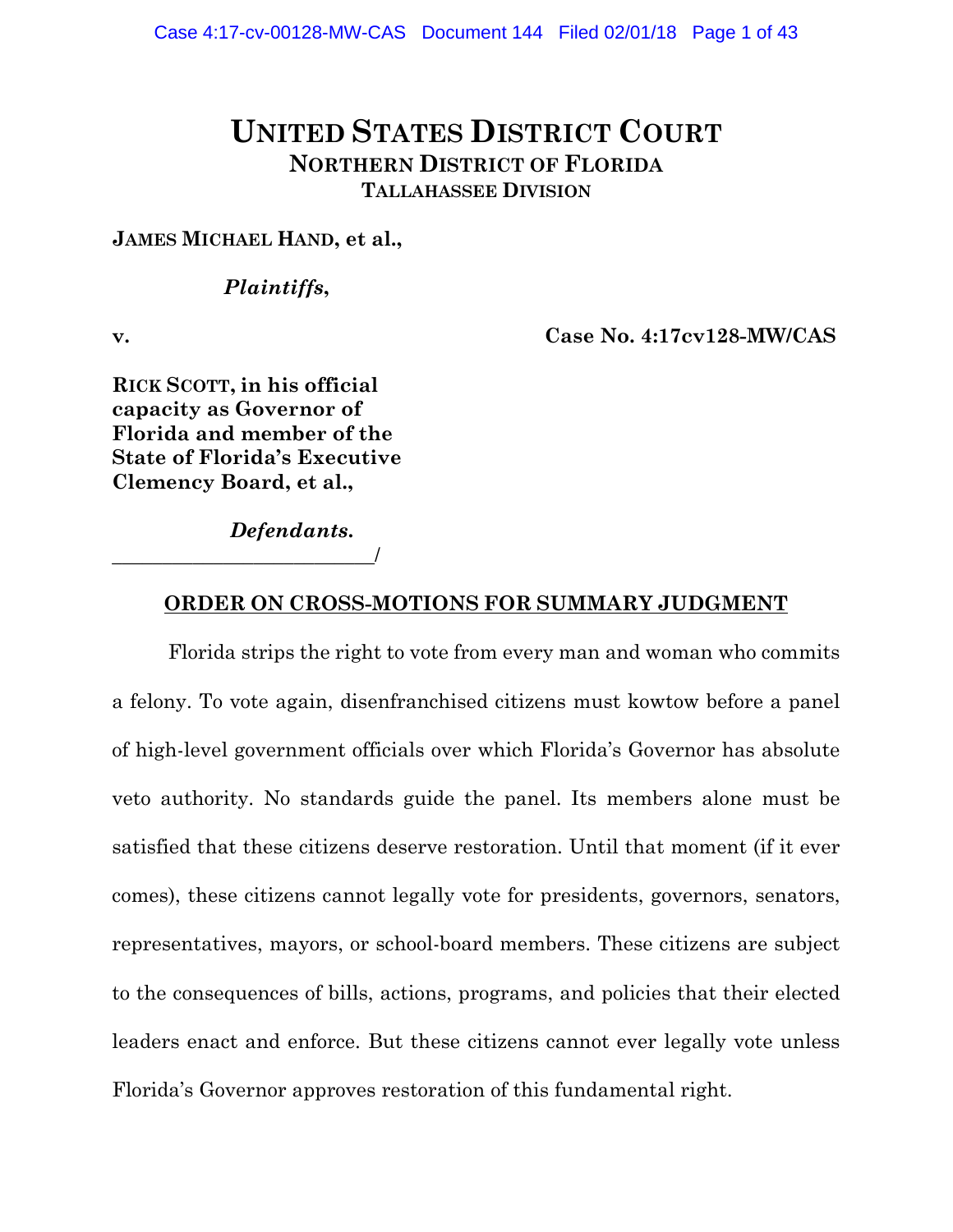# Case 4:17-cv-00128-MW-CAS Document 144 Filed 02/01/18 Page 2 of 43

Florida's Executive Clemency Board has, by rule, unfettered discretion in restoring voting rights. "We can do whatever we want," the Governor said at one clemency hearing. ECF No. 29, at ¶ 55 n.26. One need not search long to find alarming illustrations of this scheme in action. In 2010, a white man, Steven Warner, cast an illegal ballot. Three years later, he sought the restoration of his voting rights. He went before the state's Executive Clemency Board, where Governor Scott asked him about his illegal voting.

"Actually, I voted for you," he said. The Governor laughed. "I probably shouldn't respond to that." A few seconds passed. The Governor then granted the former felon his voting rights. ECF No. 101-159; ECF No. 29, at  $\llbracket 65$ .

This is a facial challenge to Florida's re-enfranchisement scheme.<sup>[1](#page-1-0)</sup> Plaintiffs and Defendants both move for summary judgment on cross motions.[2](#page-1-1)

<span id="page-1-0"></span><sup>1</sup> Throughout this order, "re-enfranchisement" and "vote-restoration" are used interchangeably. This is not to be confused with other types of clemency that Florida offers. For example, the restoration of an individual's right to keep and bear arms is guided by a different set of rules and involves a different set of considerations—such as considerations of public safety—that have zero bearing on re-enfranchisement. *See* Fla. R. Exec. Clemency 4 (listing the types of clemency).

<span id="page-1-1"></span><sup>2</sup> Plaintiffs are a group of nine former felons who have completed their sentences, including any probationary requirements, but are not eligible to vote. ECF No. 29, at ¶¶ 18–26. Seven of the Plaintiffs have had their restoration applications rejected. *Id*. at ¶¶ 18–21, 23–25. An eighth Plaintiff's application has been pending for several years. *Id*. at ¶ 22. A final Plaintiff is not eligible to apply for restoration until June 2019. *Id*. at ¶ 26. Defendants are members of Florida's Executive Clemency Board ("Board"): the Governor, Attorney General, Chief Financial Officer, and Commissioner of Agriculture ("Defendants"). There is no dispute over standing. This Court accepts the facts in the light most favorable to the non-movant. See *Galvez v. Bruce*, 552 F.3d 1238, 1239 (11th Cir. 2008). All reasonable doubts about the facts shall be resolved in favor of the non-movant. *Id*. The standards governing cross-motions for summary judgment are the same, although the court must construe the motions independently, viewing the evidence presented by each moving party in the light most favorable to the non-movant. *Lozman v. City of Riviera Beach*, 39 F. Supp. 3d 1392, 1404 (S.D. Fla. 2014) (citations omitted). The parties agree to all material facts. The only disputes relate to questions of law. "'Where the unresolved issues are primarily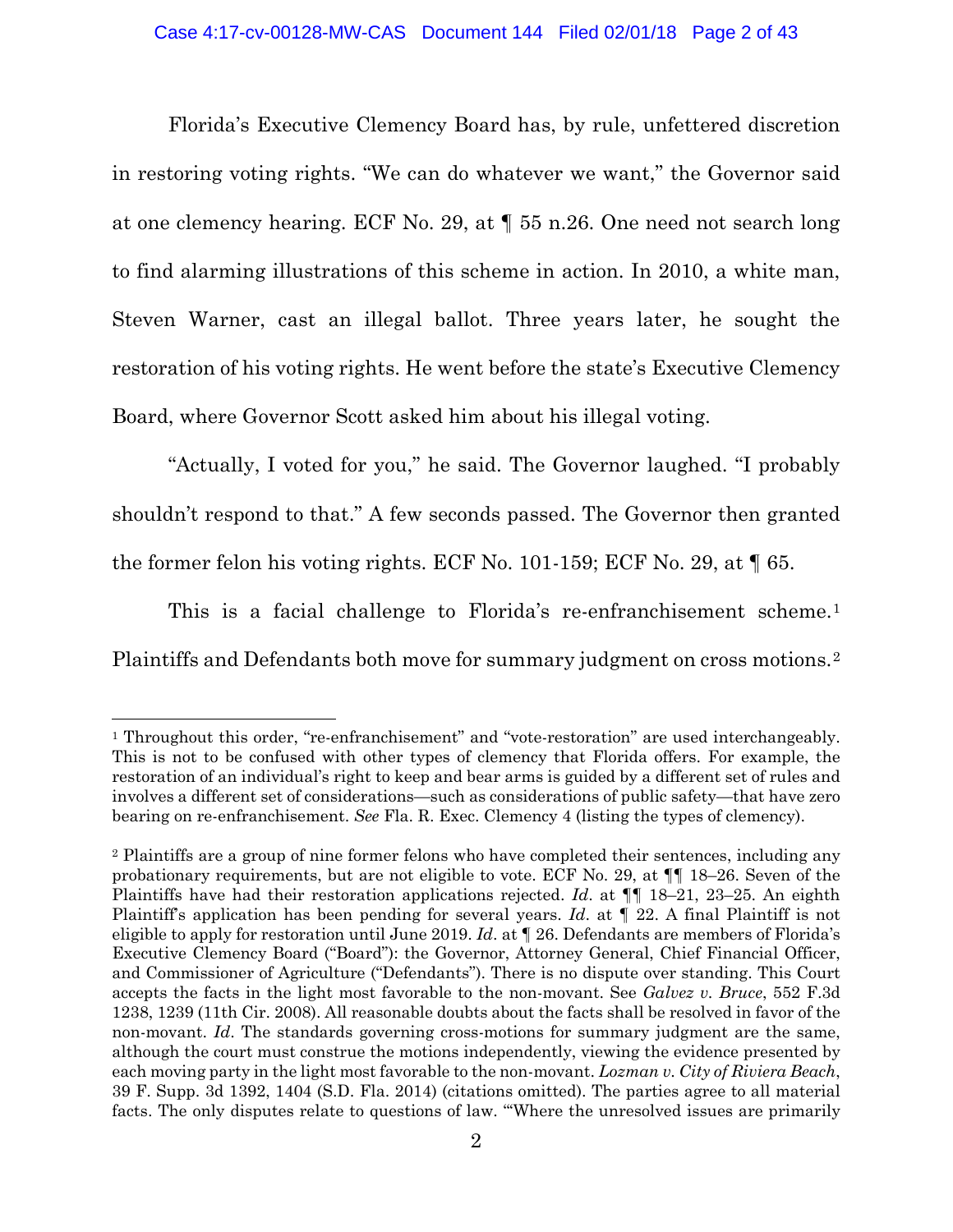#### Case 4:17-cv-00128-MW-CAS Document 144 Filed 02/01/18 Page 3 of 43

This Court has considered, without hearing, the parties' motions for summary judgment, their replies, and the record before it. In Florida, elected, partisan officials have extraordinary authority to grant or withhold the right to vote from hundreds of thousands of people without any constraints, guidelines, or standards. The question now is whether such a system passes constitutional muster. It does not.

# **I**

Florida automatically disenfranchises any individual who has been convicted of a felony. FLA. CONST. art. VI,  $\S$  4(a); FLA. STAT. ANN.  $\S$  97.041(2)(b). But the Florida Constitution authorizes the Governor, with the approval of at least two other Board members, to restore civil rights. FLA. CONST. art. IV § 8(a); FLA. STAT. ANN. § 944.292(1). The Office of Executive Clemency "was created to assist in the orderly and expeditious exercise of this executive power." Fla. R. Exec. Clemency 2(B).

The Board is guided by the Rules of Executive Clemency ("Rules"). The Rules are not "intended to limit the authority or discretion" of the Board. Fla. R. Exec. Clemency 2(A). The Governor *alone* "has the unfettered discretion to deny clemency at any time, for any reason." Fla. R. Exec. Clemency 4. The

l

legal rather than factual, summary judgment is particularly appropriate.'" *Bruley v. Vill. Green Mgmt. Co.*, 592 F. Supp. 2d 1381, 1388 (M.D. Fla. 2008) (quoting *Uhl v. Swanstrom*, 79 F.3d 751, 754 (8th Cir. 1996)).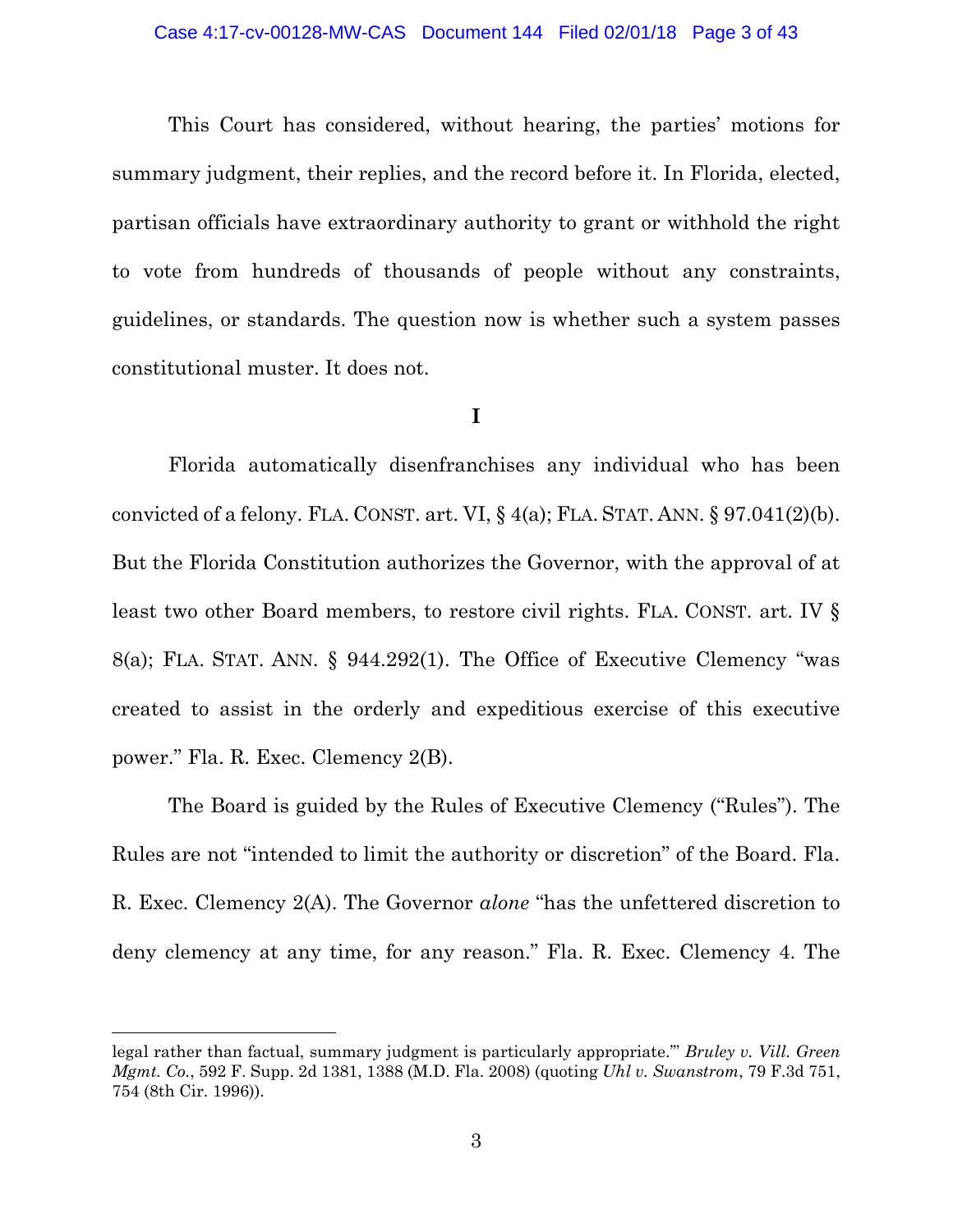#### Case 4:17-cv-00128-MW-CAS Document 144 Filed 02/01/18 Page 4 of 43

Governor and two Board members have "the unfettered discretion to grant, at any time, for any reason" several types of clemency, including the restoration of voting rights. *Id*.

The Rules outline the procedures former felons must undertake to have their voting rights restored. ECF No. 103, Ex. J, at 20. Former felons must wait either five or seven years from the completion of their sentence—including probation, parole, and fines—to apply for restoration, depending on the severity of the crime. *See* Fla. R. Exec. Clemency 9(A)(4) (listing crimes ineligible for a five-year pre-application waiting period).

The Florida Commission on Offender Review ("FCOR") reviews all applications and provides a non-binding recommendation to the Board. FCOR "operates as the administrative and investigative arm of the Board." FCOR Annual Rep. 2016–17, at 5 ("Annual Rep."). It investigates all applicants who require a hearing before the Board. In doing so, it considers various factors, such as criminal and traffic records, the applicant's payment of fines, alcohol and substance use, voter registration information, and any input from the judiciary, state attorneys, and victims. *Id*. at 15. After its investigation, FCOR creates a report called the Confidential Case Analysis ("CCA"). ECF No. 103, at 7. The Board can consider information in the CCA. *Id*.; *see also* Annual Rep., at 15 (describing "the Commission's advisory recommendation . . . to the Board").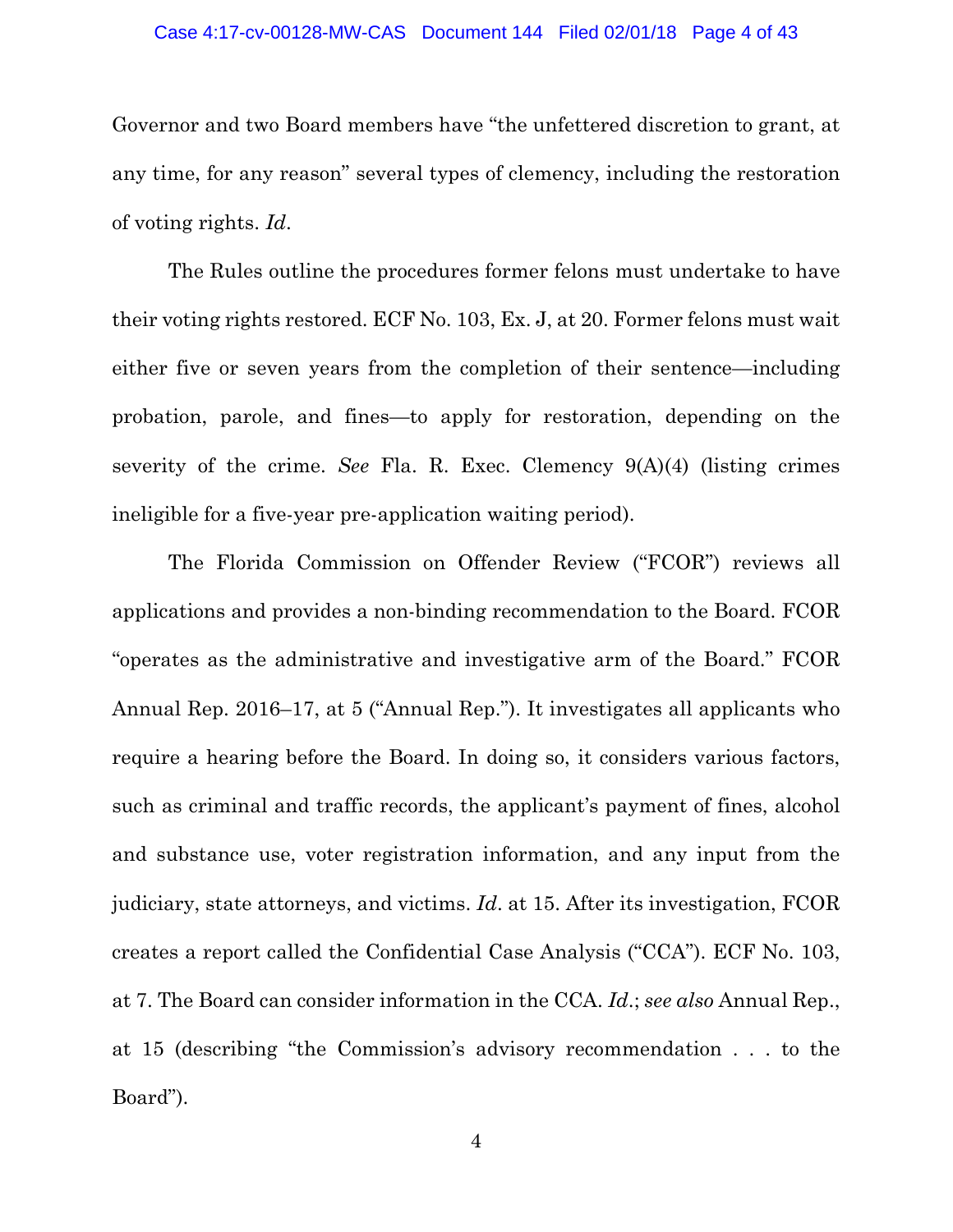#### Case 4:17-cv-00128-MW-CAS Document 144 Filed 02/01/18 Page 5 of 43

The Board generally meets four times a year. Fla. R. Exec. Clemency 12(A). Applicants are not required to attend their hearings, but the Rules "encourage" applicants to attend. Fla. R. Exec. Clemency 12(B). If applicants attend, they may speak for no more than five minutes. Fla. R. Exec. Clemency 12(C). Others may speak in the applicant's favor, but the applicant's whole presentation cannot exceed ten minutes. *Id*.

In making its decisions, the Board can examine—but does not have to assorted factors. These factors include drug and alcohol use, traffic violations, whether the applicant has voted despite legally being disenfranchised, employment status, family, and the Board's perceptions on the applicant's attitude, level of remorse, and whether she has turned her life around. ECF No. 103, at 8 (citations omitted). If an applicant is denied restoration, she cannot reapply for at least two years. Fla. R. Exec. Clemency 14.

# **II**

# **A**

An individual's status as a former felon does not deprive her of a voterestoration process free from the First Amendment's protections. Defendants' assert that once a felon loses the right to vote, she loses all interests associated with that right, including those under the First Amendment, until her voting rights are restored. ECF No. 103, at 30–32; ECF No. 137, at 24–25; ECF No. 141, at 18–19. This Court finds Defendants' reasoning to be nonsensical.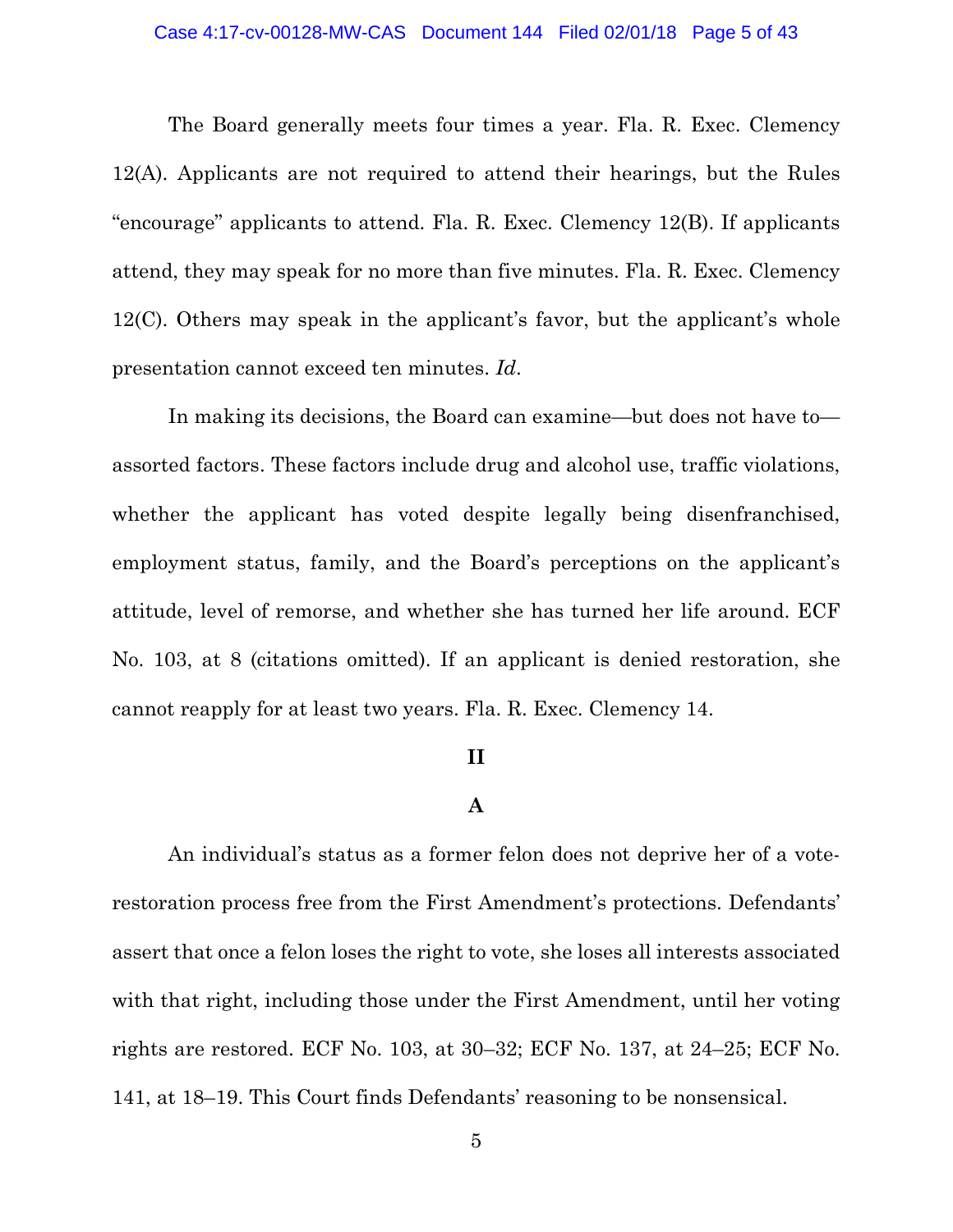#### Case 4:17-cv-00128-MW-CAS Document 144 Filed 02/01/18 Page 6 of 43

It is well-settled that a state can disenfranchise convicted felons under Section Two of the Fourteenth Amendment. *Richardson v. Ramirez*, 418 U.S. 24, 56 (1974). "Florida's discretion to deny the vote to convicted felons is fixed by the text of § 2 of the Fourteenth Amendment." *Johnson v. Bush*, 405 F.3d 1214, 1228 (11th Cir. 2005) (en banc).

But it is also well-settled that a state cannot disenfranchise a convicted felon if motivated by racial animus. *Hunter v. Underwood*, 471 U.S. 222, 233 (1985). "We are confident," the Supreme Court stated, "that § 2 was not designed to permit the purposeful racial discrimination . . . which otherwise violates § 1 of the Fourteenth Amendment." *Id*. Nor may a state disenfranchise a convicted felon for any arbitrary reason. *Shepherd v. Trevino*, 575 F.2d 1110, 1114 (5th Cir. 1978) ("Nor can we believe that section 2 would permit a state to make a completely arbitrary distinction between groups of felons with respect to the right to vote.").<sup>[3](#page-5-0)</sup> State laws and regulations cannot, for example, "disenfranchise similarly situated blue-eyed felons but not brown-eyed felons." *Owens v. Barnes*, 711 F.2d 25, 27 (3d Cir. 1983).

If a state cannot disenfranchise for arbitrary reasons, a state cannot disenfranchise convicted felons in a manner repugnant to the First

l

<span id="page-5-0"></span><sup>3</sup> In *Bonner v. City of Prichard*, 661 F.2d 1206, 1209 (11th Cir. 1981) (en banc), the Eleventh Circuit adopted as binding precedent all decisions of the former Fifth Circuit handed down prior to October 1, 1981.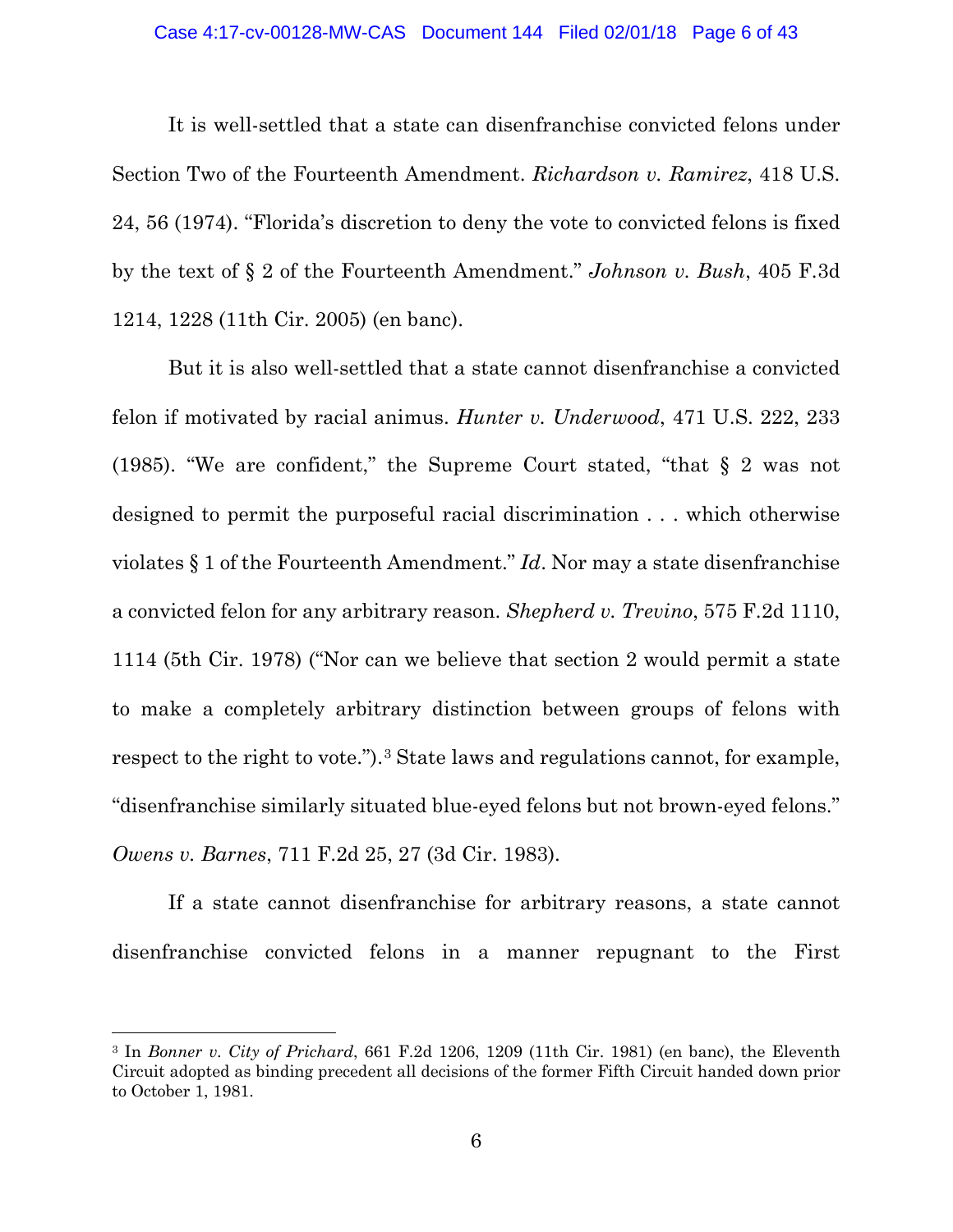Amendment. A state cannot yank the right to vote from a Republican felon but retain voting rights for Democratic felons. Imagine a state bold enough to set in place a process—perhaps concurrent with criminal sentencing—where a panel of elected officials, empowered with boundless discretion but with a clear interest in shaping the electorate, decide that some felons can retain voting rights but others would be permanently barred from choosing their elected representatives. Such a scheme might be arbitrary.[4](#page-6-0) It might also violate the First Amendment. Neither would be constitutional.

A similar logic applies to restoration of voting rights.<sup>[5](#page-6-1)</sup> When a state institutes a process to restore voting rights to felons who have completed their

l

<span id="page-6-0"></span><sup>4</sup> This hypothetical scheme is similar to a Mississippi disenfranchisement structure that the Fifth Circuit found problematic. *Williams v. Taylor*, 677 F.2d 510 (5th Cir. 1982). A county election board denied a black felon voting rights pursuant to state law but the record showed "other felons in the community who [had] not been disenfranchised although they f[e]ll within the statute." *Id*. at 513. The Fifth Circuit concluded the county election board "cannot discriminate arbitrarily among felons who fall within the group classified for mandatory disenfranchisement." *Id*. at 515. While a felon "has no right to vote . . . he has the right not to be the arbitrary target of the Board's enforcement of the statute." *Id*. at 517. This reasoning is persuasive.

<span id="page-6-1"></span><sup>&</sup>lt;sup>5</sup> It would be tomfoolery of the highest order if, for example, the Constitution prohibits a state from racially discriminating in the *disenfranchisement* of felons but allows it to racially discriminate in the *re-enfranchisement* of former felons. If anything, the constitutional limitations for vote-restoration should be construed more broadly than those for disenfranchisement because vote-restoration involves the allocation (or re-allocation, as the case may be) of a fundamental right. This Court, however, acknowledges non-binding authority from some circuit courts stating that former felons do not have a fundamental right to vote. *Harvey v. Brewer*, 605 F.3d 1067, 1079 (9th Cir. 2010); *Johnson v. Bredesen*, 624 F.3d 742, 746 (6th Cir. 2010). Accordingly, this Court analyzes Florida's vote-restoration process with the same constitutional limitations as states' disenfranchisement laws.

Additionally, this Court notes that *Harvey* and *Bredesen* are distinguishable from Plaintiffs' First Amendment claims because plaintiffs there invoked the Twenty Fourth Amendment, which applies to citizens who have voting rights. *See* U.S. CONST. amend. XXIV, § 1 ("The right of citizens . . . to vote . . . shall not be denied or abridged by the United States or any State by reason of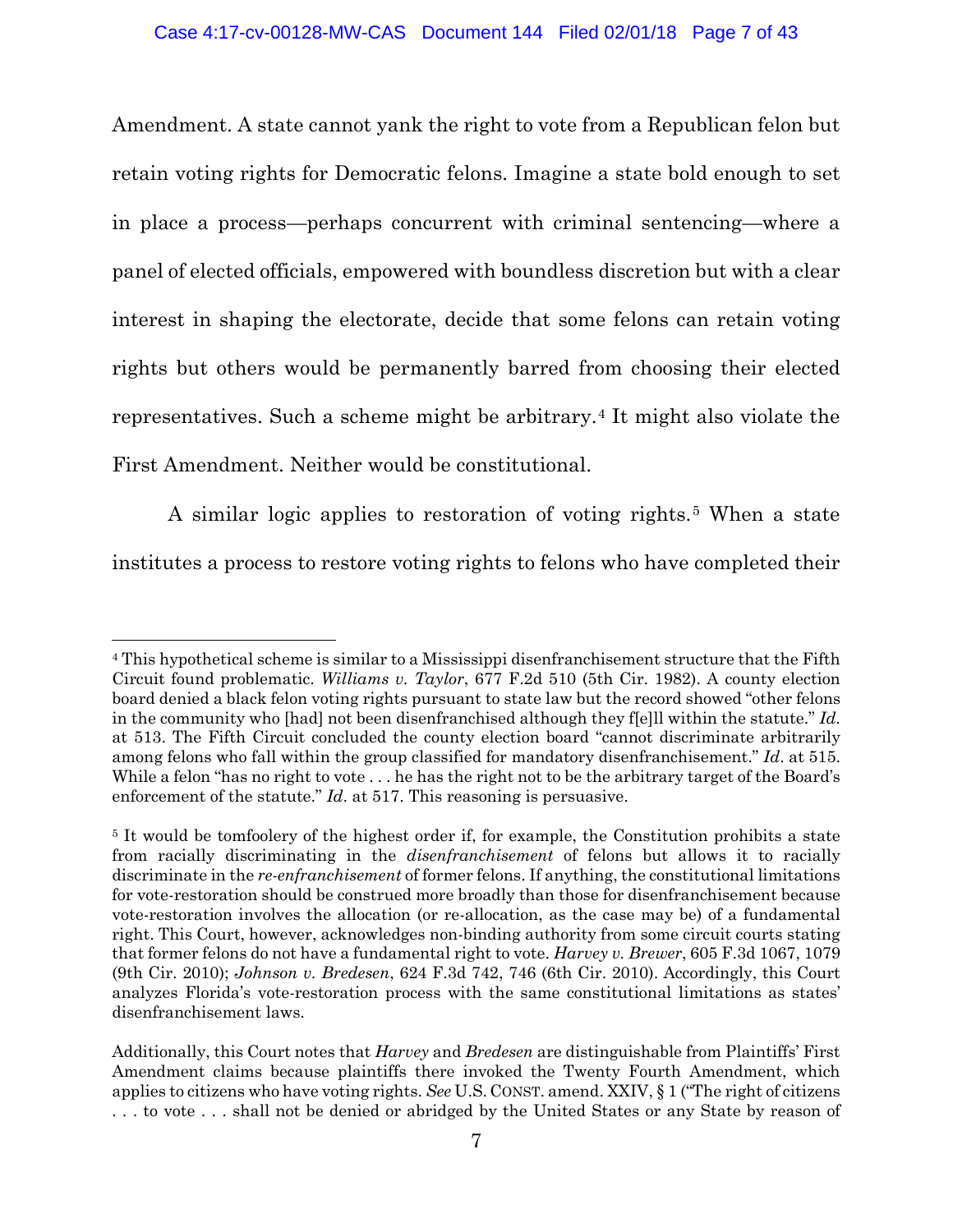#### Case 4:17-cv-00128-MW-CAS Document 144 Filed 02/01/18 Page 8 of 43

sentences, that process cannot "permit . . . purposeful racial discrimination." *Hunter*, 471 U.S. at 233; *see also Harvey*, 605 F.3d at 1079 ("[A] state could not choose to re-enfranchise voters of only one particular race."). Restoration cannot be arbitrary. A state cannot "re-enfranchise only those felons who are more than six-feet tall," who are blue-eyed, who were born in August, who root for the Florida Gators, or who call heads during a coin flip. *Id*. Nor can it violate the First Amendment.

Defendants essentially argue that vote-restoration for former felons can *only* occur on the state's terms. ECF No. 103, at 30–31. Once a felon loses the right to vote, only the state may grant it back in a manner of its choosing. *Id*. A person convicted of a crime may have long ago exited the prison cell and completed probation. Her voting rights, however, remain locked in a dark crypt. Only the state has the key—but the state has swallowed it. Only when the state has digested and passed that key in the unforeseeable future—maybe in five years, maybe in 50—along with the possibility of some virus-laden stew of viewpoint discrimination and partisan, religious, or racial bias, does the state in an "act of mercy," unlock the former felon's voting rights from its hiding place. Fla. R. Exec. Clemency 1.

failure to pay any poll tax or other tax."). Nothing in our Nation's case law, traditions, or values limits the First Amendment's application to voters or non-voters.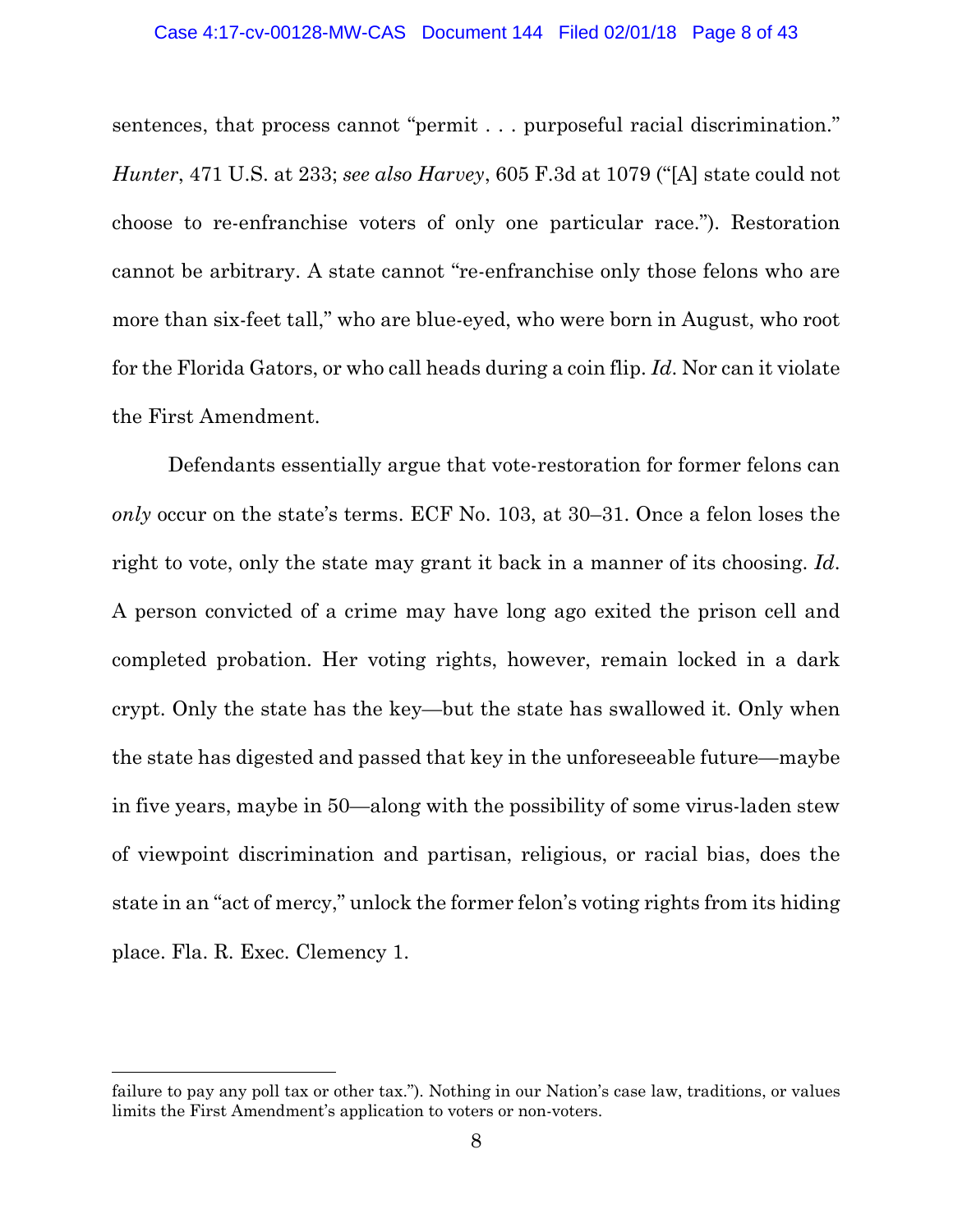Former felons' pathway back to full citizenship—one in which these members of Florida's communities have a voice in the selection of their government—cannot be tainted by even the slightest stench of viewpoint discrimination. A state may disenfranchise convicted felons. A particularly punitive state might even disenfranchise convicted felons permanently. But once a state provides for restoration, its process cannot offend the Constitution.

#### **B**

Plaintiffs have the right to free association and expression under the First Amendment. Because the First Amendment protections in the context of felony re-enfranchisement is a matter of first impression, this Court first identifies the scope of these protections. If Plaintiffs were, for example, alleging First Amendment violations based on the discretion a police officer has in penalizing a speeding driver with a friendly warning or a steep monetary fine, the inquiry would be brief: there is no First Amendment protection against an officer issuing a fine versus a warning. Here, however, Florida's voterestoration scheme violates two First Amendment rights; namely, free association and free expression.

# **1. The Right to Free Association.**

"It is beyond debate that freedom to engage in association for the advancement of beliefs and ideas is an inseparable aspect of the 'liberty' assured by the Due Process Clause of the Fourteenth Amendment, which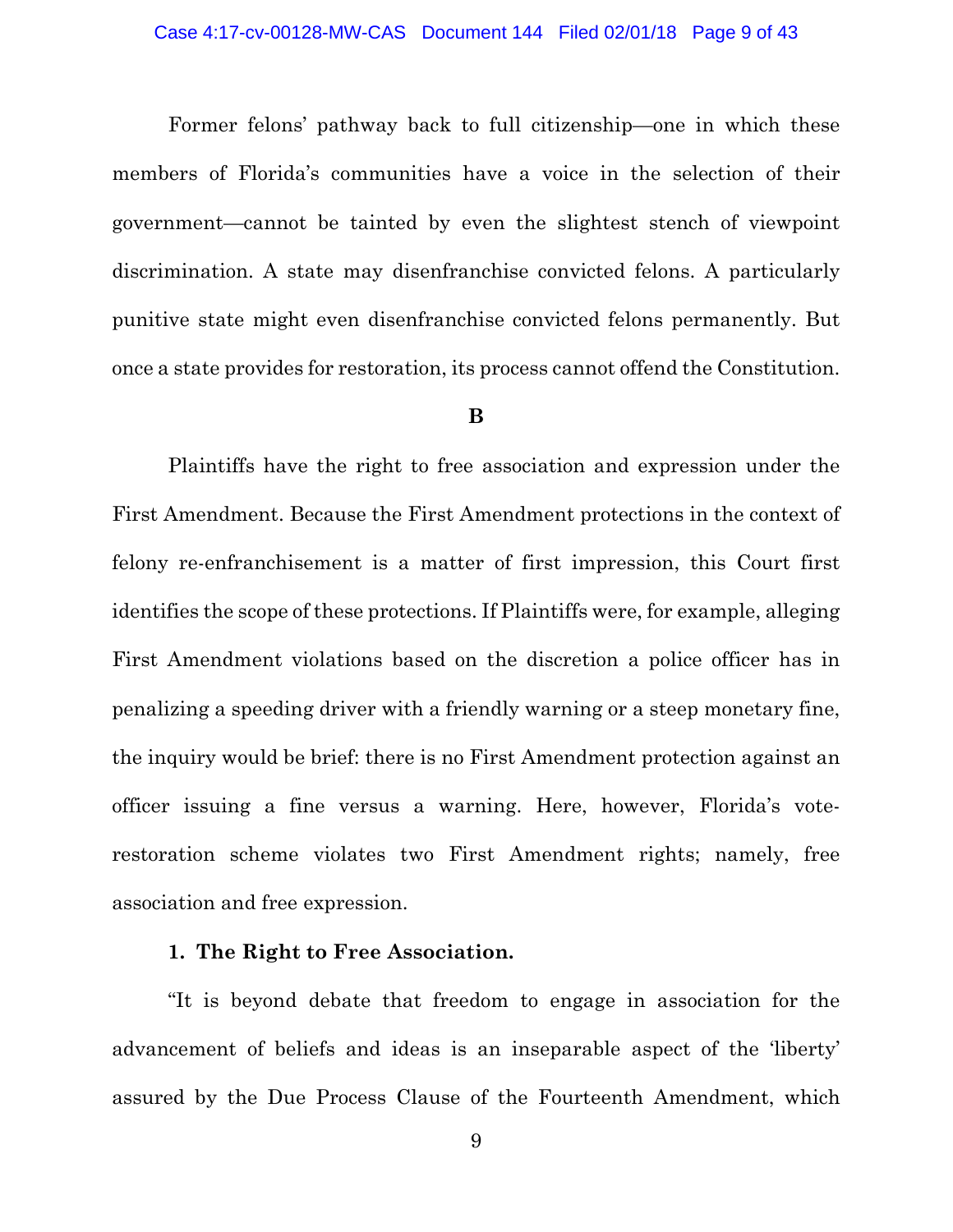embraces freedom of speech." *NAACP v. Alabama ex rel. Patterson*, 357 U.S. 449, 460 (1958). Associational rights are grounded on the principle that there is safety—and power—in numbers. People "associate with others in pursuit of a wide variety of political, social, economic, educational, religious, and cultural ends." *Roberts v. U.S. Jaycees*, 468 U.S. 609, 622 (1984). Conversely, protecting associational rights "is crucial in preventing the majority from imposing its views on groups that would rather express other, perhaps unpopular, ideas." *Boy Scouts of Am. v. Dale*, 530 U.S. 640, 647–48 (2000). "Effective advocacy of both public and private points of view, particularly controversial ones, is undeniably enhanced by group association." *Patterson*, 357 U.S. at 460.

The right to associate is afforded particular protection in the realm of political association. "[P]olitical belief and association constitute the core of those activities protected by the First Amendment." *Elrod v. Burns*, 427 U.S. 347, 356 (1976). "[T]he right of individuals to associate for the advancement of political beliefs . . . rank[s] among our most precious freedoms." *Williams v. Rhodes*, 393 U.S. 23, 30 (1968); *see also Kusper v. Pontikes*, 414 U.S. 51, 56–57 (1973) ("There can no longer be any doubt that freedom to associate with others for the common advancement of political beliefs and ideas is a form of 'orderly group activity' protected by the First and Fourteenth Amendments.") (quoting *NAACP v. Button*, 371 U.S. 415, 430 (1963)). Political association is—like associational rights generally—based on the principle that like-minded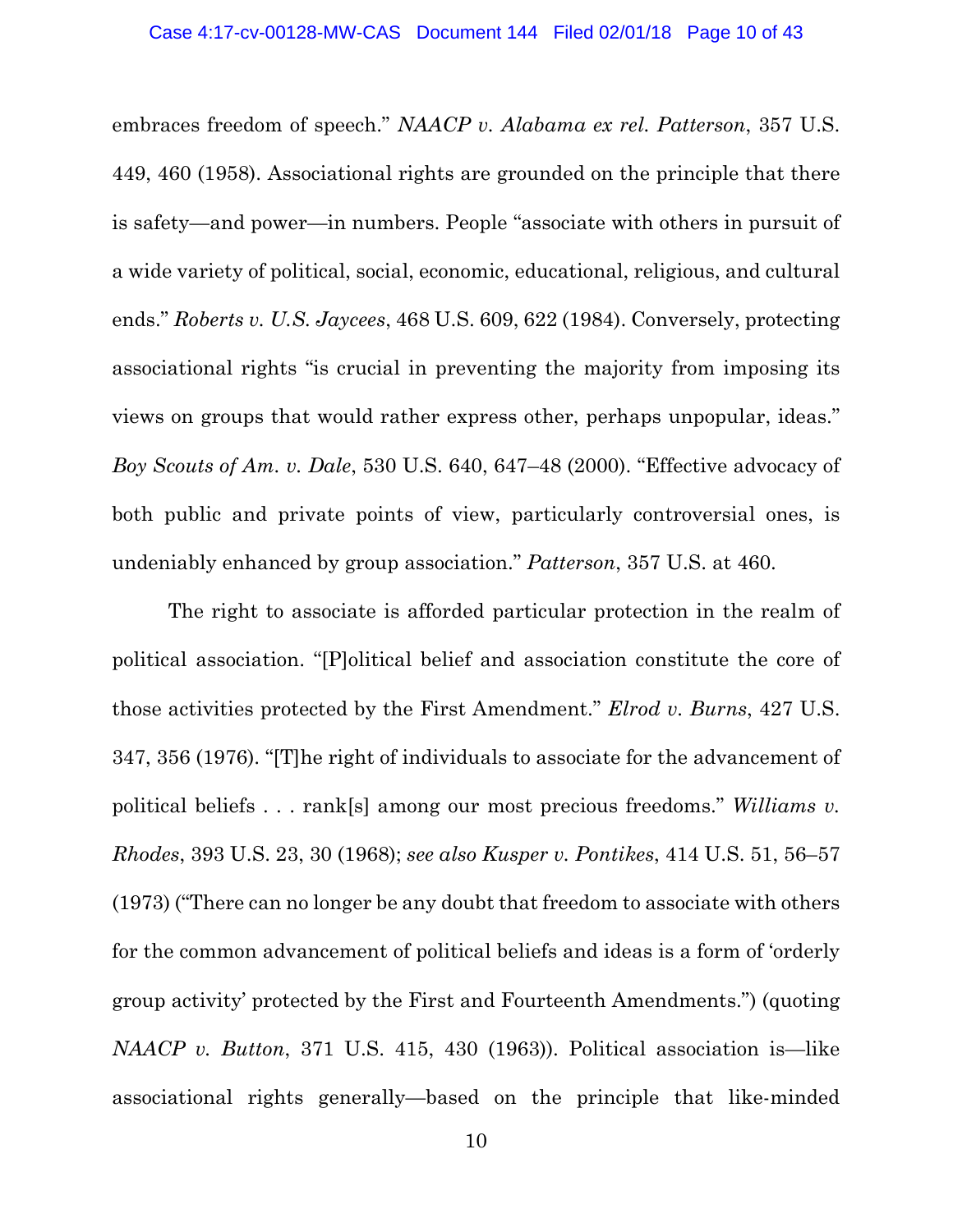#### Case 4:17-cv-00128-MW-CAS Document 144 Filed 02/01/18 Page 11 of 43

individuals can act in concert to influence policy in the political and electoral spheres. *Cal. Democratic Party v. Jones*, 530 U.S. 567, 574 (2000) ("Representative democracy in any populous unit of governance is unimaginable without the ability of citizens to band together in promoting among the electorate candidates who espouse their political views.").

A common thread runs through associational rights cases. Courts are deeply averse to state laws, regulations, and schemes that threaten political associations by favoring one association—or political party—over others. The Supreme Court struck down an Ohio law that "g[a]ve the two old, established parties a decided advantage over any new parties struggling for existence and thus place[d] substantially unequal burdens on both the right to vote and the right to associate." *Rhodes*, 393 U.S. at 31. The Court also invalidated an Ohio law that "amount[ed] to a desire to protect existing political parties from competition—competition for campaign workers, voter support, and other campaign resources—generated by independent candidates who have previously been affiliated with the party." *Anderson v. Celebrezze*, 460 U.S. 780, 801 (1983). In *Tashjian v. Republican Party of Connecticut*, the Supreme Court struck down a Connecticut law requiring would-be primary voters to register with a party before voting in that party's primary. 479 U.S. 208, 229 (1986). Such a scheme was an impermissible burden on associational rights because it "limit[ed] the Party's associational opportunities at the crucial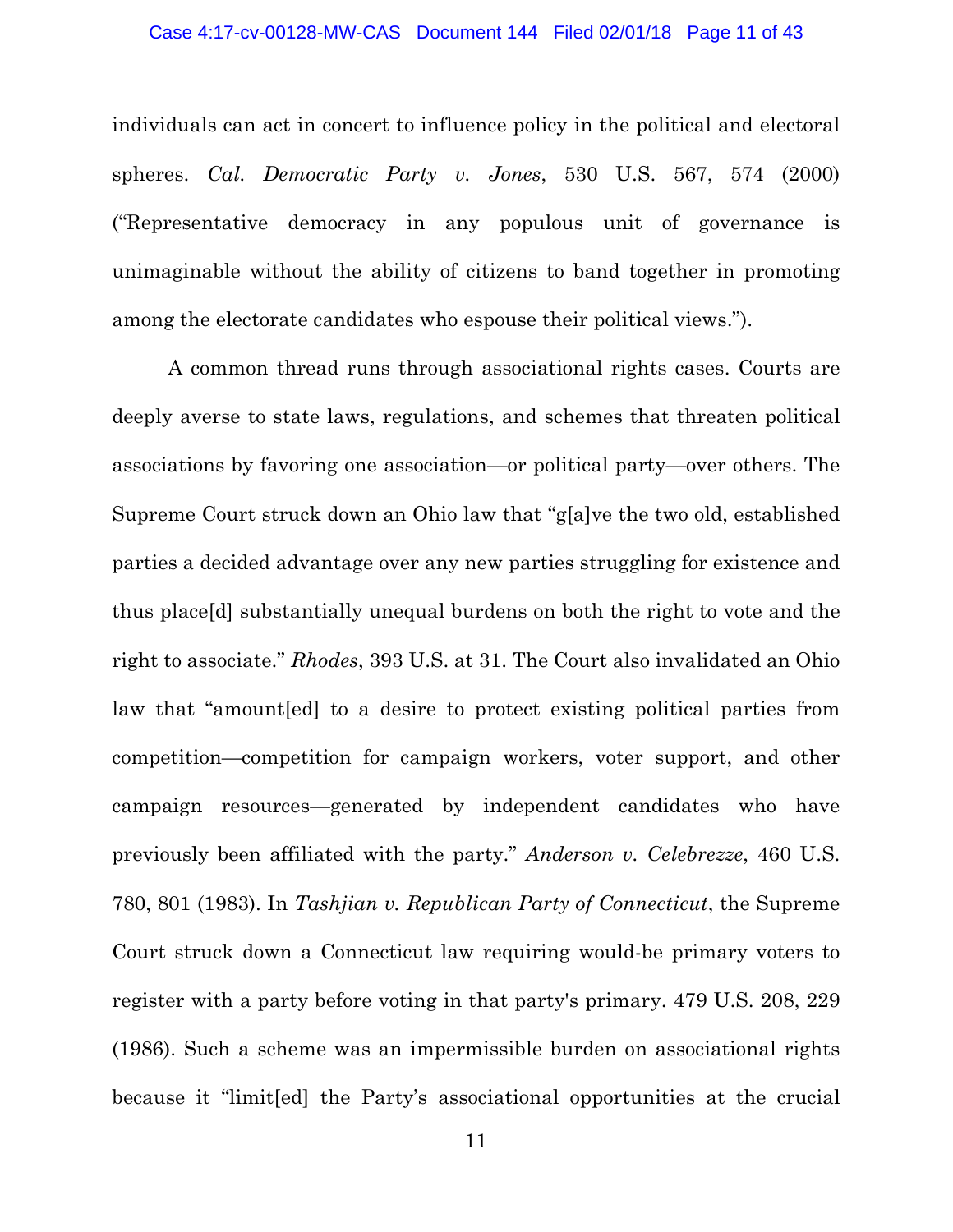juncture at which the appeal to common principles may be translated into concerted action, and hence to political power in the community." *Id*. at 216.[6](#page-11-0) The Court, in short, has repeatedly recoiled from anything that resembles a thumb on the scales of association and, by extension, the democratic process.

# **2. The Right to Free Expression.**

l

An individual also has the right to express her views without risk of censorship.[7](#page-11-1) Government suppression of political expression based on its actual or perceived content is one of the most repugnant actions that the First Amendment prevents. "[A]bove all else, the First Amendment means that government has no power to restrict expression because of its message, its ideas, its subject matter, or its content." *Police Dep't of Chicago v. Mosley*, 408 U.S. 92, 95 (1972); *see also Texas v. Johnson*, 491 U.S. 397, 414 (1989) ("If there is a bedrock principle underlying the First Amendment, it is that the government may not prohibit the expression of an idea simply because society finds the idea itself offensive or disagreeable.").

<span id="page-11-0"></span><sup>6</sup> Suspect actors are not limited to state legislatures. Judge Tjoflat explained during the 2000 election that a state supreme court can endorse a scheme violating the freedom of association. "By deciding that [ballots containing] dimples were valid votes but that those votes would be counted only in counties selected by the candidates, the Florida Supreme Court's decision disenfranchised dimple voters in the remaining counties and thereby trampled the right of association enjoyed by plaintiffs and all Florida voters." *Touchston v. McDermott,* 234 F.3d 1133, 1154 (11th Cir. 2000) (Tjoflat, J., dissenting). Such a recount method placed a thumb on the scales of association: "the selective dimple model denies plaintiffs' and other Bush voters the fruits of their association, to wit: their political impact." *Id*.

<span id="page-11-1"></span><sup>7</sup> Exceptions exist, of course, though they are not implicated here. *See United States v. Stevens*, 559 U. S. 460, 468 (2010) (listing familiar categories of speech and activity not protected under the First Amendment, such as fraud, defamation, obscenity, and incitement).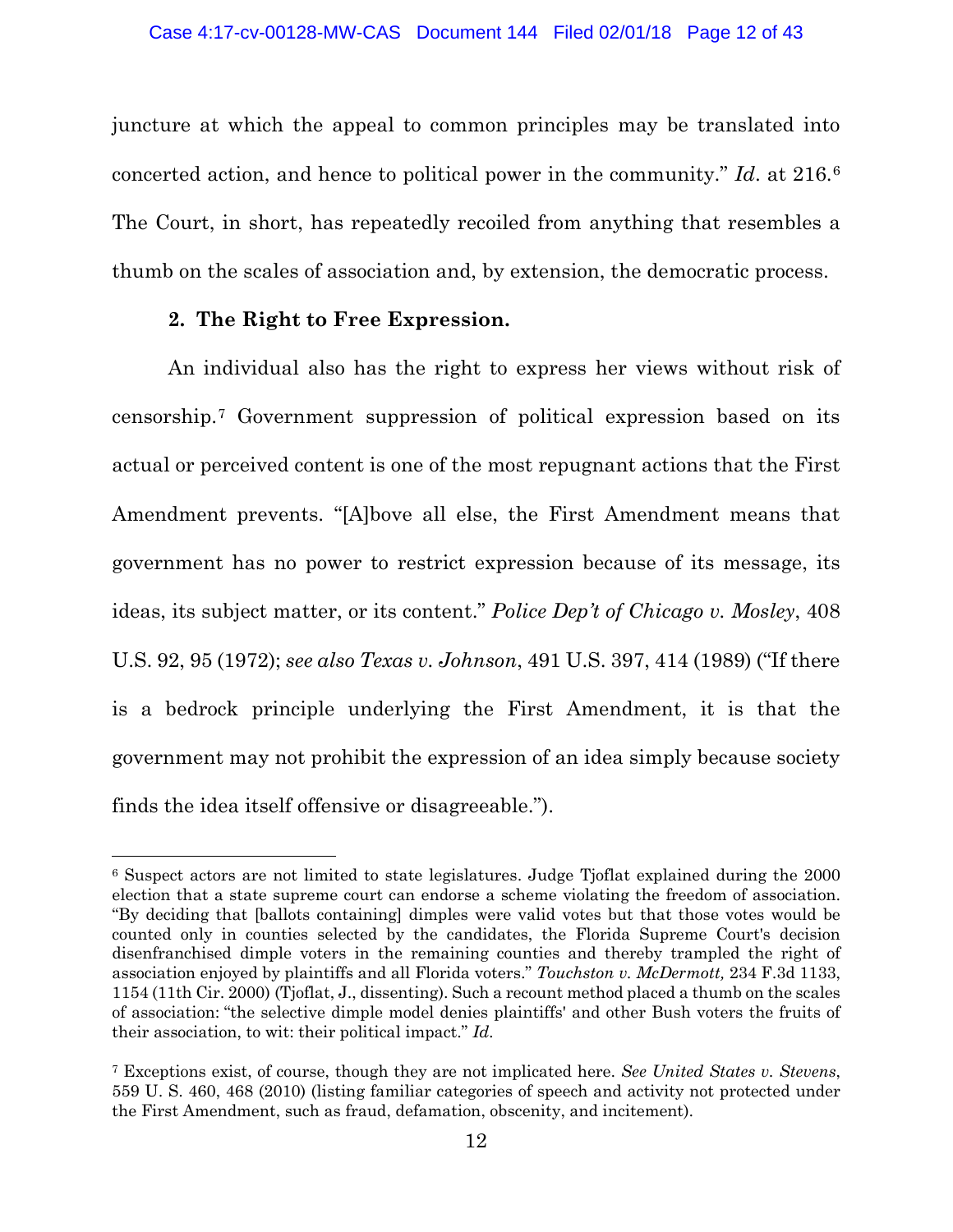The Supreme Court has not clearly characterized voting as a form of expression and explicitly declined to do so in 1966. *Harper v. Va. Bd. of Elections*, 383 U.S. 663, 665 (1966) ("We do not stop to canvass the relation between voting and political expression."). On the one hand, the Court observed that an election's primary purpose is to choose candidates rather than "provide a means of giving vent to 'short-range political goals, pique, or personal quarrel[s].'" *Burdick v. Takushi*, 504 U.S. 428, 438 (1992) (quoting *Storer v. Brown*, 415 U.S. 724, 735 (1974)). "Ballots serve *primarily* to elect candidates, not as forums for political expression." *Timmons v. Twin Cities Area New Party*, 520 U.S. 351, 363 (1997) (emphasis added). More recently, a majority of the Court rejected a public official's First Amendment challenge to a Nevada law prohibiting him from voting because of a conflict of interest. *Nev. Comm'n on Ethics v. Carrigan*, 564 U.S. 117, 127 (2011). Although the Court rejected the official's argument holding that "legislative power . . . is not personal to the legislator but belongs to the people," it also cited from *Burdick* and *Timmons* and concluded "a legislator has no right to use official powers for expressive purposes." *Id*. at 126, 127.

On the other hand, the Court has never unequivocally severed the right to vote from the right to expression.[8](#page-12-0) It has occasionally identified expressive

<span id="page-12-0"></span><sup>8</sup> The closest it has come was in *Carrigan*, where the Court's majority remarked in dicta that it had "rejected the notion that the First Amendment confers a right to use governmental mechanics to convey a message." 564 U.S. at 127. But this cramped characterization of voting's expressive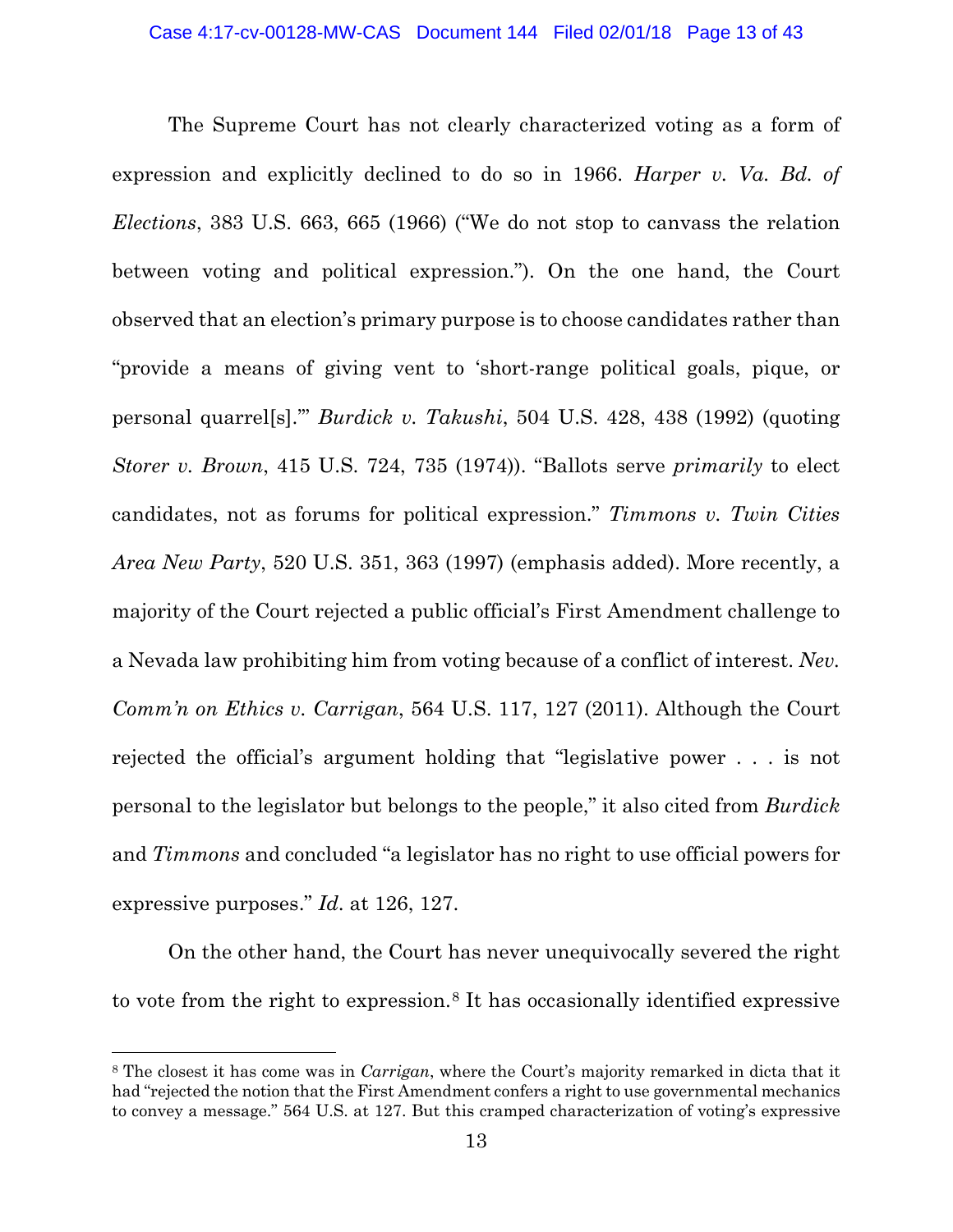#### Case 4:17-cv-00128-MW-CAS Document 144 Filed 02/01/18 Page 14 of 43

elements in voting. The right of citizens "to create and develop new political parties," the Court has stated, "derives from the First and Fourteenth Amendments and advances the constitutional interest of like-minded voters to gather in pursuit of common political ends, thus enlarging the opportunities of all voters *to express their own political preferences*." *Norman v. Reed*, 502 U.S. 279, 288 (1992) (emphasis added). Citizens have strong interests "to associate together to *express* their support" for a candidate and her views. *Anderson*, 460 U.S. at 806 (emphasis added). "[V]oting is, among other things, a form of speech." *Citizens United v. Fed. Election Comm'n*, 558 U.S. 310, 425 (Stevens, J., concurring in part and dissenting in part).

The Supreme Court has identified an array of political activities as deserving protection under the First Amendment. In *Citizens United*, the Court overruled precedent and struck down a federal law prohibiting corporate independent expenditures within certain time periods before elections because it was "a ban on speech." *Id*. at 339. In *Doe v. Reed*, the Supreme Court recognized petition-signing in the context of Washington's ballot referendums as "express[ing] the political view that the question should be considered 'by

l

features is further distinguishable by the facts of that case—there, the public official's vote was a "core legislative function." *Id*. at 121 (internal quotation marks omitted). This Court finds Justice Alito's reasoning convincing. "If an ordinary citizen casts a vote in a straw poll on an important proposal pending before a legislative body, that act indisputably constitutes a form of speech." *Id*. at 134 (Alito, J., concurring). This rationale can apply in equal, if not greater, force to voting in general and primary elections for local, state, and federal office.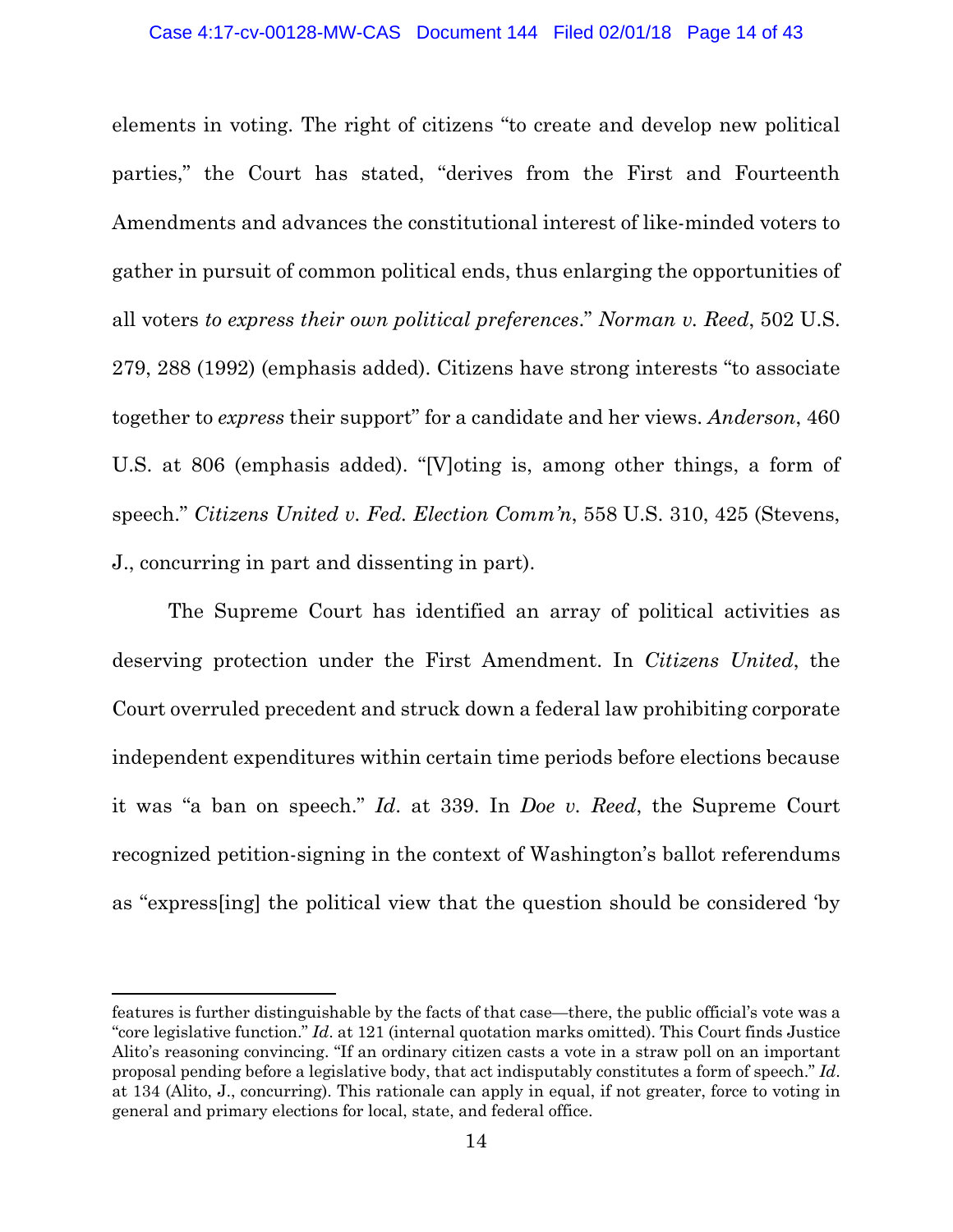the whole electorate.'" 586 U.S. 186, 195 (2010) (quoting *Meyer v. Grant*, 486 U.S. 414, 421 (1988)). Even though this expressive act "may ultimately have the legal consequence" of requiring Washington to hold a referendum, the Court did "not see how adding such legal effect to an expressive activity somehow deprives that activity of its expressive component, taking it outside the scope of the First Amendment." *Id*. Partisan redistricting also has First Amendment implications. "The First Amendment may be the more relevant constitutional provision in future cases that allege unconstitutional partisan gerrymandering" because such schemes implicate voters' "First Amendment interest of not burdening or penalizing citizens because of . . . their association with a political party, or their expression of political views." *Vieth v. Jubelirer*, 541 U.S. 267, 314 (2004) (Kennedy, J., concurring). Recently, a three-judge panel struck down North Carolina's congressional redistricting maps partly because it violated voters' First Amendment rights. *Common Cause v. Rucho*, 2018 WL 341658, at \*63 (M.D.N.C. Jan. 9, 2018) (finding, *inter alia*, that North Carolina's maps discriminated against and burdened voters who opposed Republican candidates along viewpoint, speech, and associational lines). Finally, this Court has determined that voter registration and related actions constitute "core First Amendment activity." *League of Women Voters of Fla. v. Browning*, 863 F. Supp. 2d 1155, 1158 (N.D. Fla. 2012).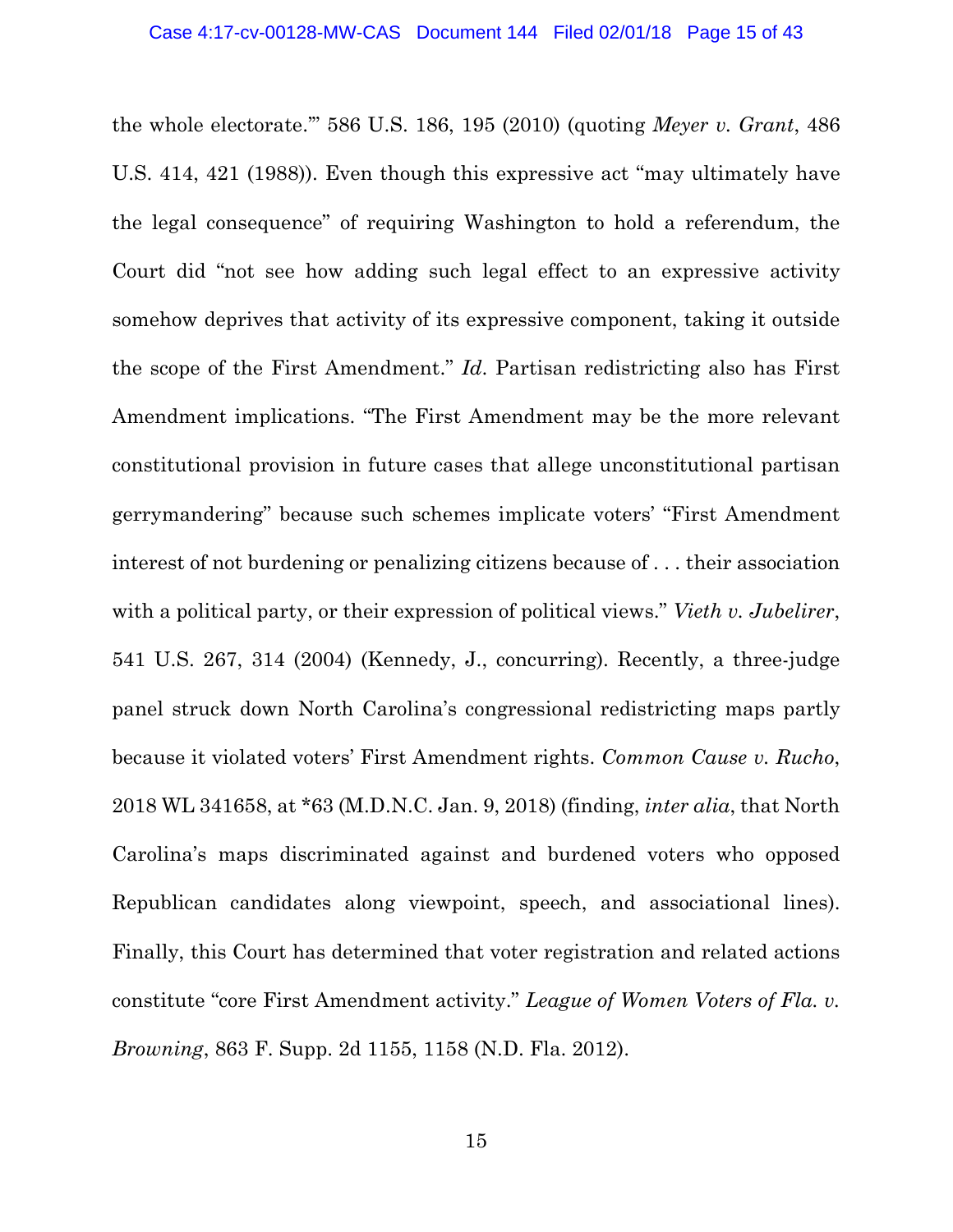In the absence of binding precedent holding that the right to vote is wholly independent of the right to free expression, this Court finds persuasive the idea that "[t]he First Amendment protects more than just the individual on a soapbox and the lonely pamphleteer." *Citizens United*, 558 U.S. at 373 (Roberts, C.J., concurring). After all, "[l]aws enacted to control or suppress speech may operate at different points in the speech process." *Id*. at 336 (majority opinion). It is inconsistent to find that corporate expenditures spent during a campaign or filling out a voter-registration form are core expressive activities, but that voting—the end-result of these other protected activities is non-expressive. There is some measure of expressive activity in "winnow[ing] out and finally reject[ing] all but the chosen candidates." *Storer*, 415 U.S. at 735. To declare voting a non-expressive activity would relegate this crucial right to a lower form of First Amendment protection than those very activities that are intricately intertwined with voting.[9](#page-15-0)

"No right is more precious in a free country than that of having a voice in the election of those who make the laws." *Wesberry v. Sanders*, 376 U.S. 1, 17 (1964). In our democratic society where the people are sovereign, voting is the citizen's ultimate form of political expression. By first seeking the vote and

l

<span id="page-15-0"></span><sup>&</sup>lt;sup>9</sup> As Justice Stevens has observed, "voting is not speech in a pure or formal sense, but then again neither is a campaign expenditure; both are . . . communicative acts aimed at influencing electoral outcomes." *Citizens United*, 558 U.S. at 425 n.52 (Stevens, J., concurring in part and dissenting in part).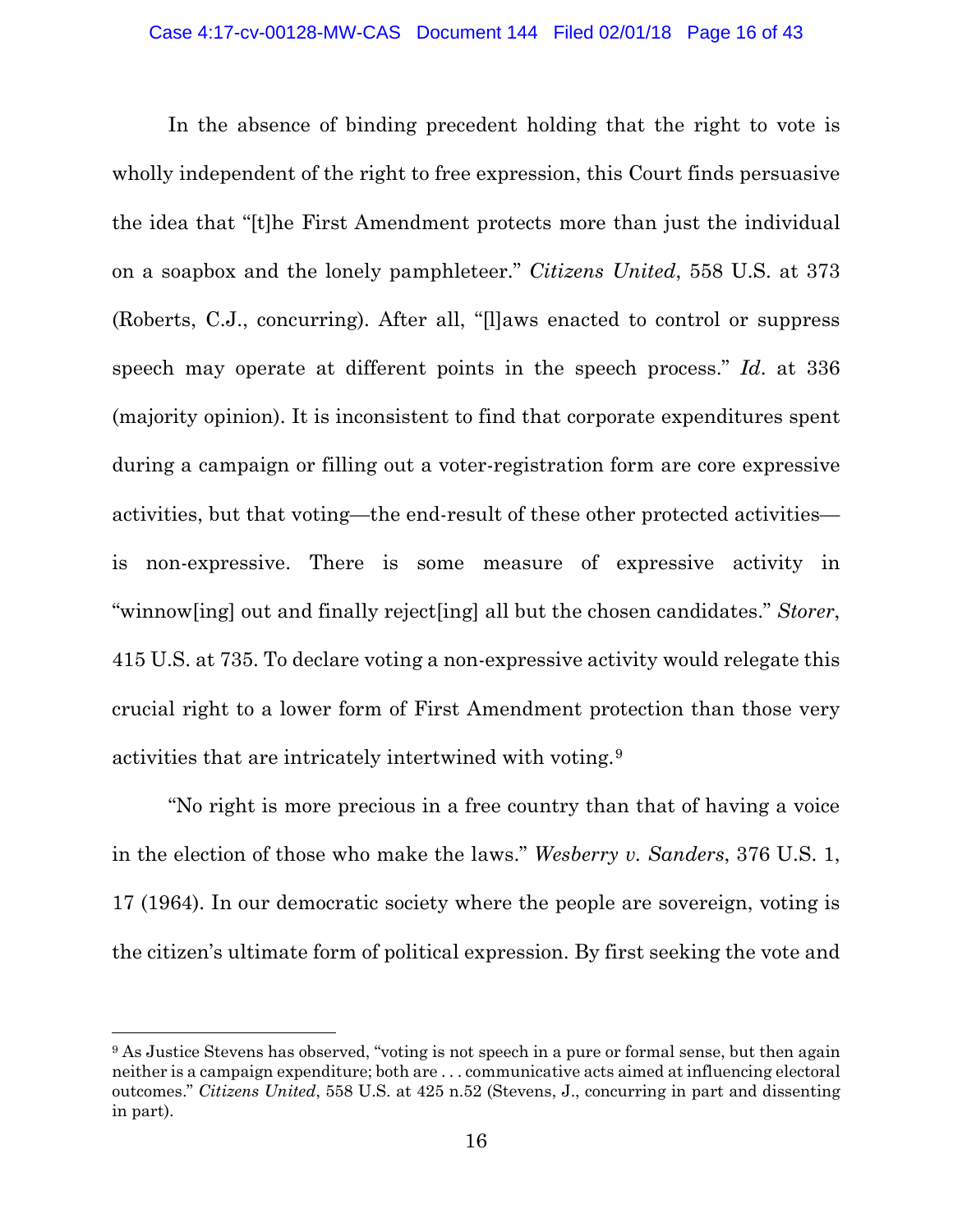#### Case 4:17-cv-00128-MW-CAS Document 144 Filed 02/01/18 Page 17 of 43

then choosing to cast a ballot, a citizen expresses support for the franchise as a legitimate institution—the beating heart of our democratic government. By choosing not to vote, she may express dissatisfaction with the government or a particular outcome. And by voting, a citizen expresses her political point of view.

#### **C**

In Count One, Plaintiffs claim that Florida officials' unfettered discretion in restoring voting rights violates the First Amendment. This Court agrees.

Unfettered executive discretion imposes serious burdens on Plaintiffs' First Amendment rights to free association and free expression. Plaintiffs wish to register and vote in future primary and general elections "for candidates of their choice and ballot initiatives" as well as "to support and associate with political parties in order to advance the parties' goals." ECF No. 29, at ¶ 27. A former felon may deeply believe in the ideas of one political party and genuinely wish to associate with it. She may wish to express her support for the party's policies to her community, to the public, and elected officials by voting for the party's candidates. But the state requires her to complete her sentence, including any terms of parole and probation, wait five or seven years, submit documentation, and is encouraged to appear before one of four semiannual meetings of the Board in Tallahassee to plead her case. This process,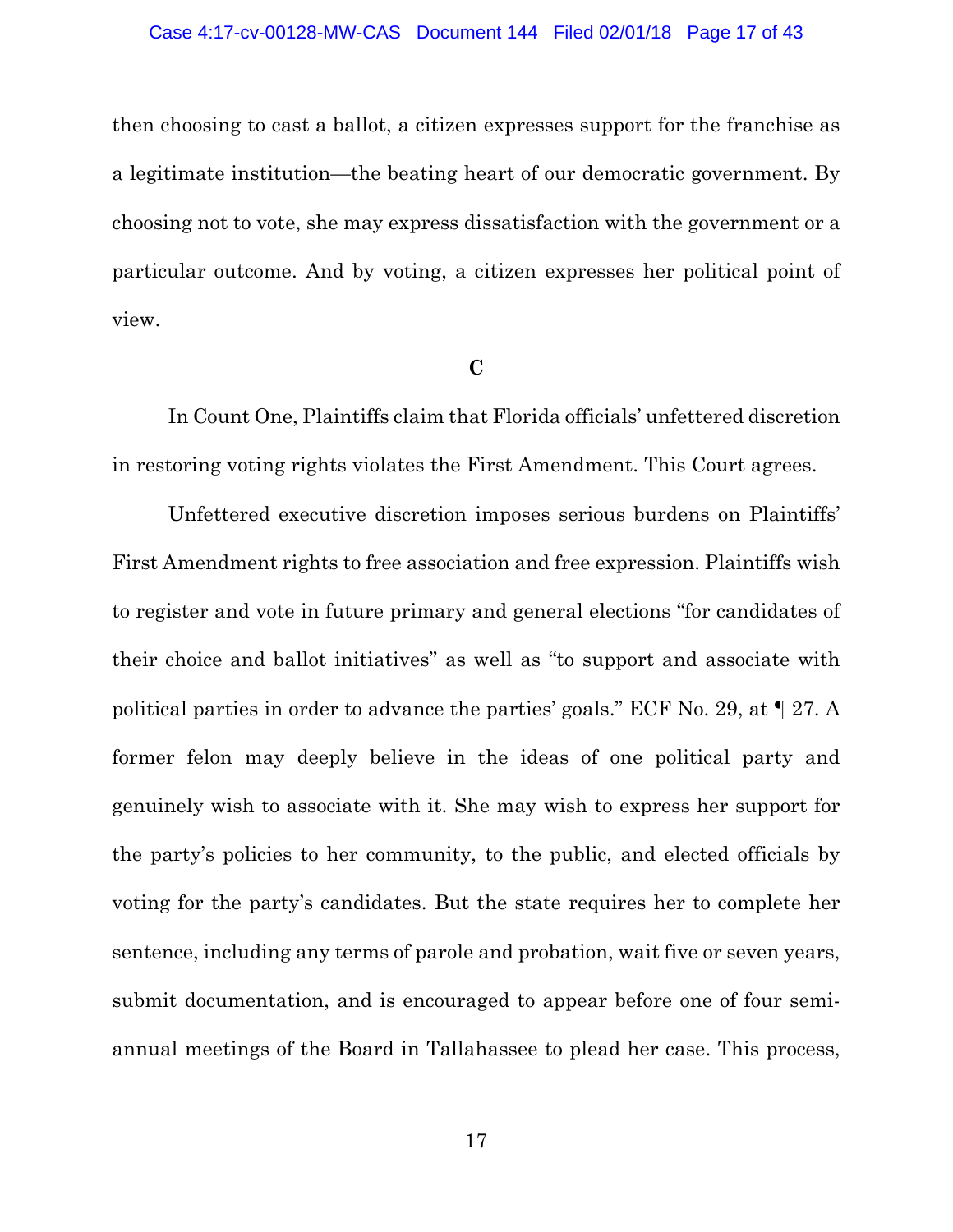#### Case 4:17-cv-00128-MW-CAS Document 144 Filed 02/01/18 Page 18 of 43

to say the least, is burdensome—even if it were neutral, transparent, and uniform to all former felons.[10](#page-17-0)

But Florida goes several steps further. The ultimate re-enfranchisement decision is in the hands of four high-level elected officials. The Governor must assent to the restoration. The Board has, *by rule*, "unfettered discretion" in making these consequential decisions "at any time, for any reason." Fla. R. Exec. Clemency 4. So the state then requires the former felon to conduct and comport herself to the satisfaction of the Board's subjective—and, frankly, mythical—standards. *See id.* (stating that the Governor may deny clemency "*for any reason*") (emphasis added). Only then is she free to associate with her party of choice and express through voting her support for her party's policies.

Courts view unfettered governmental discretion over protected constitutional rights with profound suspicion. "If there is any fixed star in our constitutional constellation, it is that no official, high or petty, can prescribe what shall be orthodox in politics, nationalism, religion, or other matters of opinion." *W. Va. Bd. of Ed. v. Barnette*, 319 U.S. 624, 642–43 (1943). The Supreme Court has consistently struck down laws consigning First Amendment-protected activities "to the whim of the administrator." *Forsyth Cty., Ga. v. Nationalist Movement*, 505 U.S. 123, 133 (1992). "The First

<span id="page-17-0"></span><sup>10</sup> Because Florida does not have system of vote-restoration that is neutral, transparent, or uniform, this Court does not comment on the permissibility of such a scheme.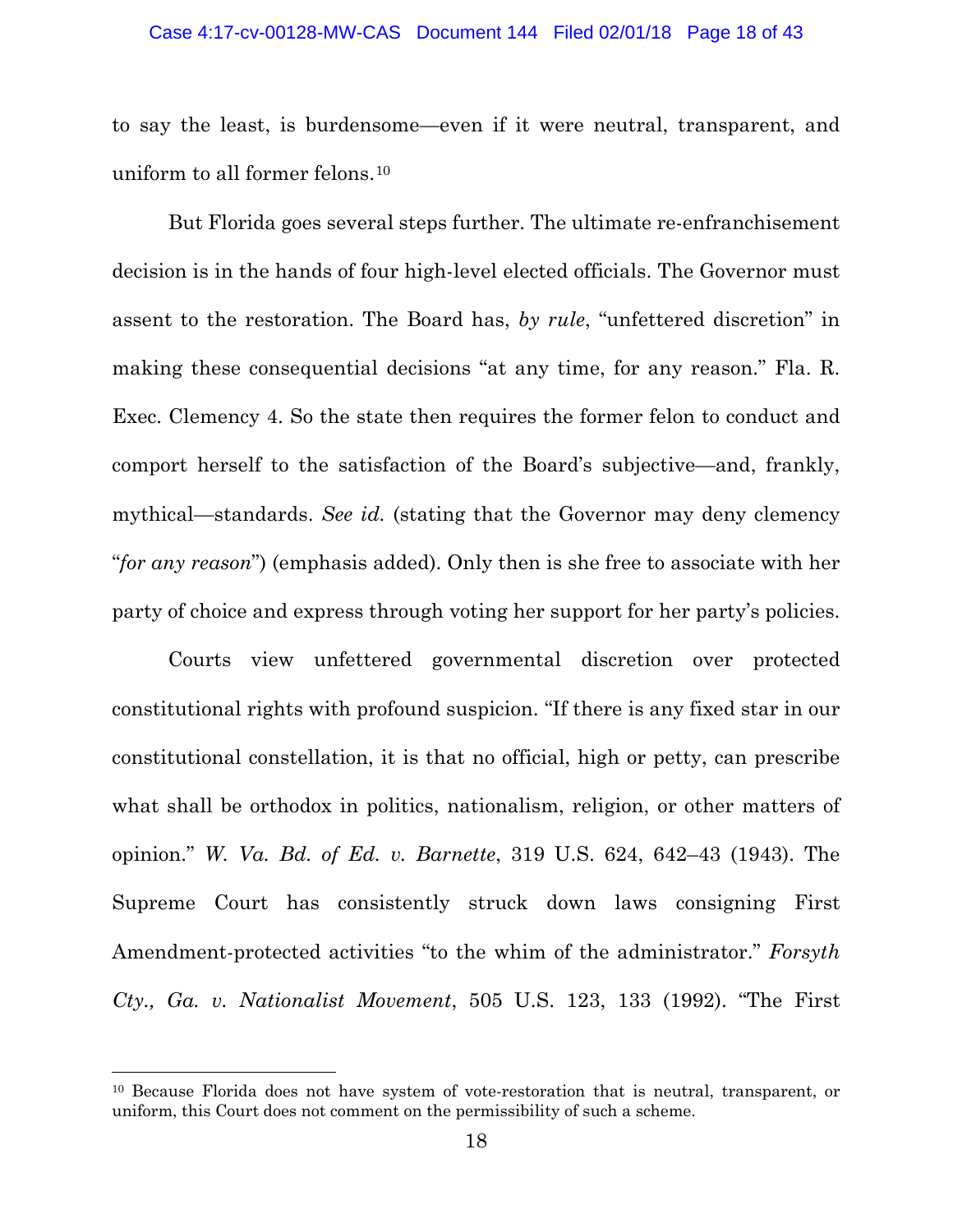Amendment prohibits the vesting of such unbridled discretion in a government official." *Id*.; see also *City of Lakewood v. Plain Dealer Pub. Co.*, 486 U.S. 750, 757 (1988) (listing a "long line of precedent" outlining the Supreme Court's skepticism in "placing unbridled discretion in the hands of a government official or agency").

This Court reviews laws permitting such official discretion, when they burden citizens' First Amendment rights, under an exacting standard of scrutiny. *Patterson*, 371 U.S. at 460–61 ("[S]tate action which may have the effect of curtailing the freedom to associate is subject to the closest scrutiny."). "As our past decisions have made clear, a significant encroachment upon associational freedom cannot be justified upon a mere showing of a legitimate state interest." *Kusper*, 414 U.S. at 58; *see also Boy Scouts of Am.*, 530 U.S. at 648 (explaining how "the freedom of expressive association . . . could be overridden 'by regulations adopted to serve compelling state interests, unrelated to the suppression of ideas, that cannot be achieved through means significantly less restrictive of associational freedoms'" (quoting *Roberts*, 468 U.S. at 623)). In the Eleventh Circuit, a Florida scheme bestowing state officials "unfettered discretion" to reconsider excluded candidates from the presidential ballot withered under strict scrutiny. *Duke v. Smith*, 13 F.3d 388, 395 (11th Cir. 1994). The state's Presidential Candidate Selection Committee's lack of standards guiding government officials "subjected [candidates] to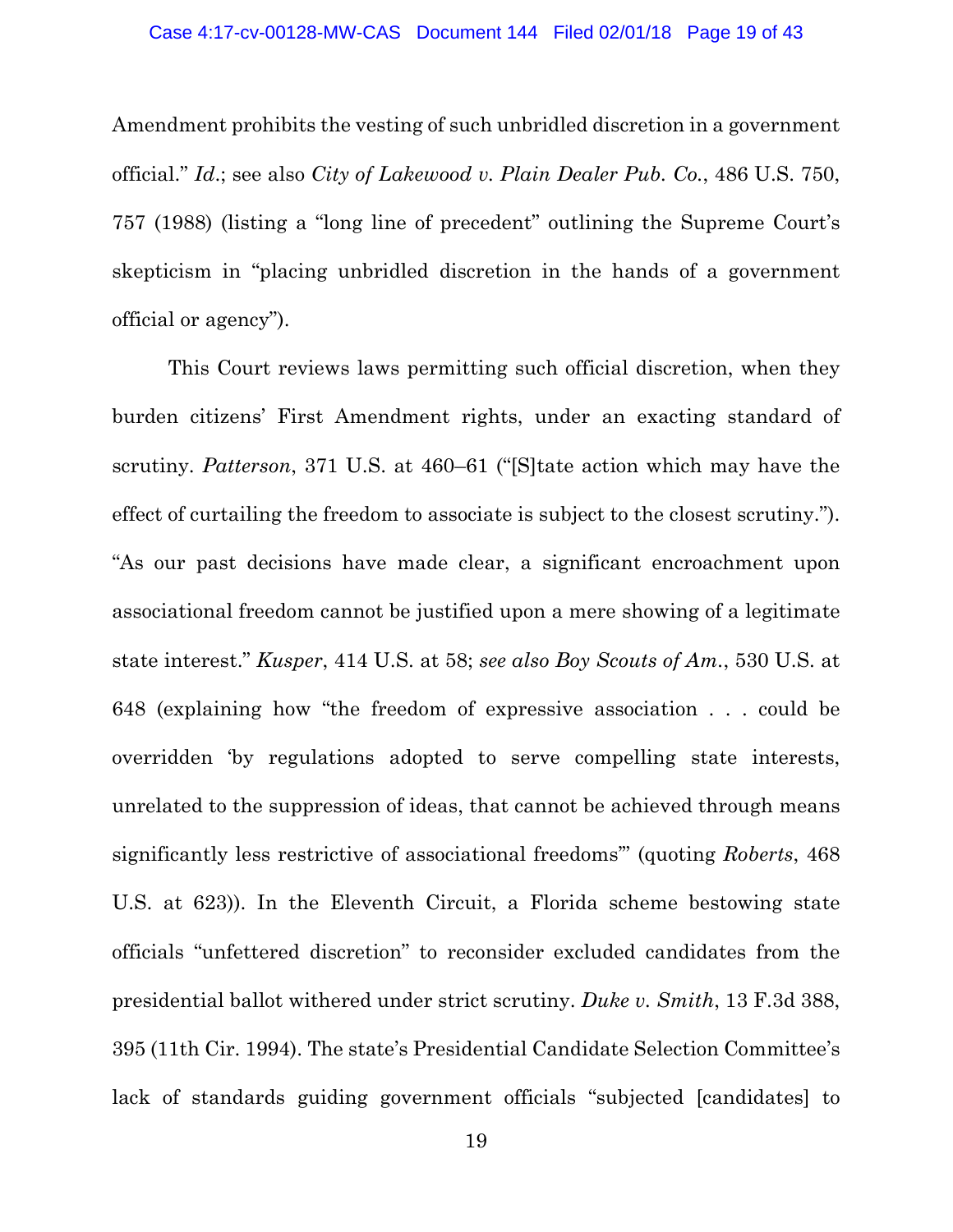#### Case 4:17-cv-00128-MW-CAS Document 144 Filed 02/01/18 Page 20 of 43

severe restrictions." *Id*. The risk of "arbitrary and discriminatory enforcement . . . cannot be squared with our constitutional standards." *Id*. (quoting *Papachristou v. City of Jacksonville*, 405 U.S. 156, 170–71 (1972)).

The question is whether the Clemency Board's limitless power over Plaintiffs' vote-restoration violates their First Amendment rights to free association and free expression. It does. This should not be a close question.

Defendants argue that the vote-restoration's structure furthers a state interest in "limiting the franchise to responsible voters." ECF No. 103, at 18 (quoting *Shepherd,* 575 F.2d at 1115). And, according to Defendants, individualized review allows the Board to "gauge the progress and rehabilitation" of former felons. *Id*. (quoting *Shepherd*, 575 F.2d at 1115).[11](#page-19-0) Nonetheless, the means Florida employs to achieve these ends does not survive strict scrutiny.

A state may have a legitimate interest in limiting the franchise to responsible individuals.[12](#page-19-1) *Johnson v. Bush*, 405 F.3d at 1225 ("Florida has a

l

<span id="page-19-0"></span><sup>11</sup> Because Defendants largely reject the applicability of Plaintiffs' First Amendment arguments, *see* ECF No. 103, at 30–31, this Court looks to defendants' relevant arguments regarding the state's interests in maintaining the vote-restoration scheme from their briefs on the equal protection claim.

<span id="page-19-1"></span><sup>12</sup> While this Court is bound by *Shepherd*, this Court also acknowledges that "responsible voters" is a nebulous term a state can abuse. A "responsible voter" might be one who has failed to brush his teeth, sped through a school zone, and parked across three parking spaces at the polling place. Meanwhile an "irresponsible voter" may have been released from prison thirty years ago, been an upstanding citizen since that day, but is nonetheless denied the vote because the Board "can do whatever [they] want". ECF No. 29, at  $\llbracket 55 \text{ n.} 26$ .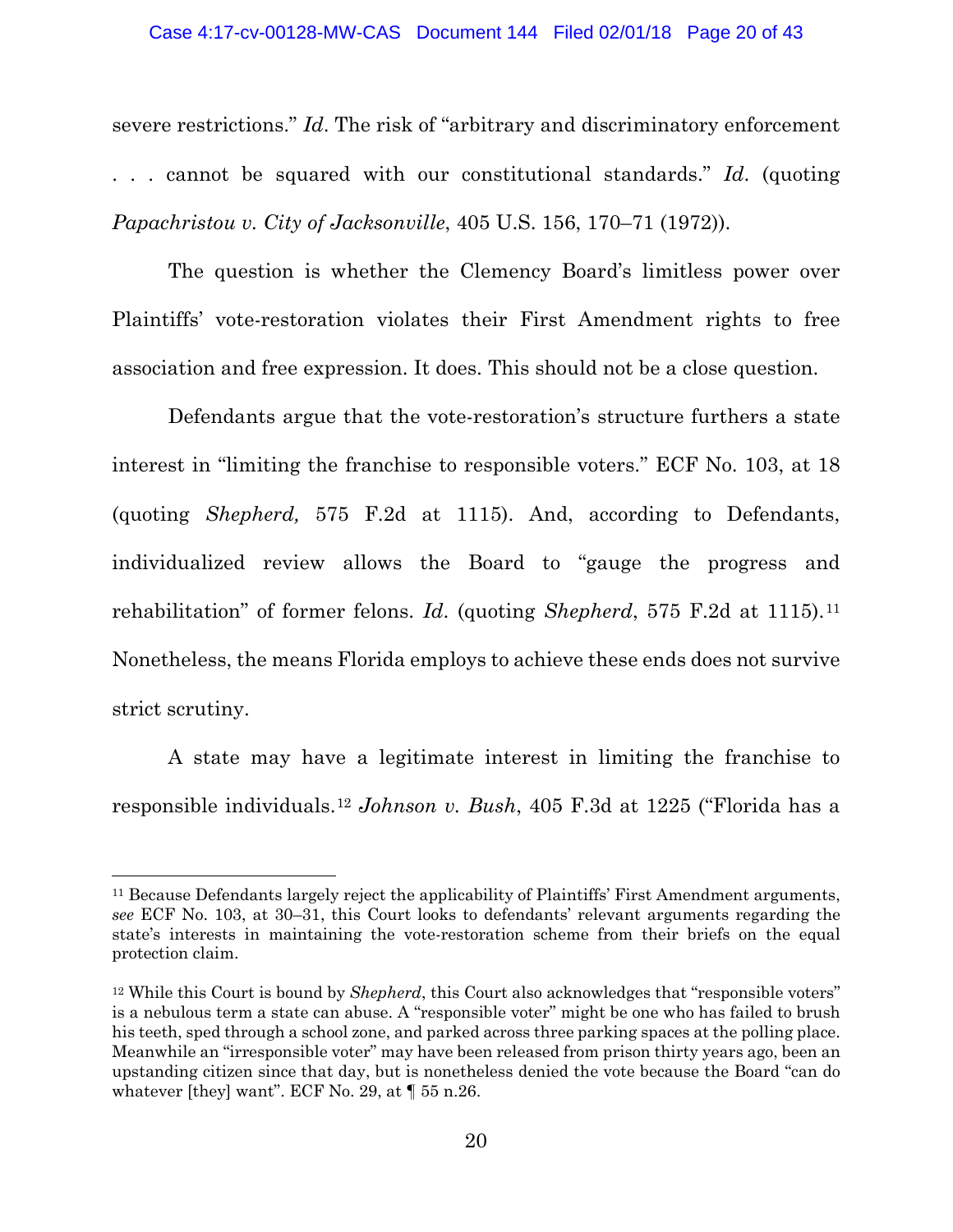#### Case 4:17-cv-00128-MW-CAS Document 144 Filed 02/01/18 Page 21 of 43

legitimate reason for denying the vote to felons."). Indeed, 48 states bar, in some form or another, incarcerated men and women from casting ballots during elections.<sup>[13](#page-20-0)</sup> ECF No. 102, at  $1-2$ . At the time the Fourteenth Amendment passed, 29 states prohibited (or authorized their legislatures to prohibit) convicted felons from voting. *Richardson*, 418 U.S. at 48. Limiting the vote to non-felons has been a state interest for many years, including in Florida. *Johnson v. Bush*, 405 F.3d at 1218–22 (outlining Florida's history of felon disenfranchisement).

But Florida does not use the least-restrictive means to pursue its interests in preventing possibly irresponsible citizens from choosing their leaders. "[E]ven when pursuing a legitimate interest, a State may not choose means that unnecessarily restrict constitutionally protected liberty." *Kusper*, 414 U.S. at 58–59. "[W]e have required that States adopt the least drastic means to achieve their ends." *Ill. State Bd. of Elections v. Socialist Workers Party*, 440 U.S. 173, 185 (1979).

Florida's vote-restoration scheme is crushingly restrictive. The scheme crumbles under strict scrutiny because it risks—if not covertly authorizes the practice of—arbitrary and discriminatory vote-restoration. When a scheme allows government officials to "do whatever [they] want," viewpoint

<span id="page-20-0"></span><sup>13</sup> Only Vermont and Maine permit incarcerated individuals to vote. *See* ME. REV. STAT. tit. 21-A, § 112-14 (2009) *and* VT. STAT. ANN. tit. 17 § 2121 (West 2011).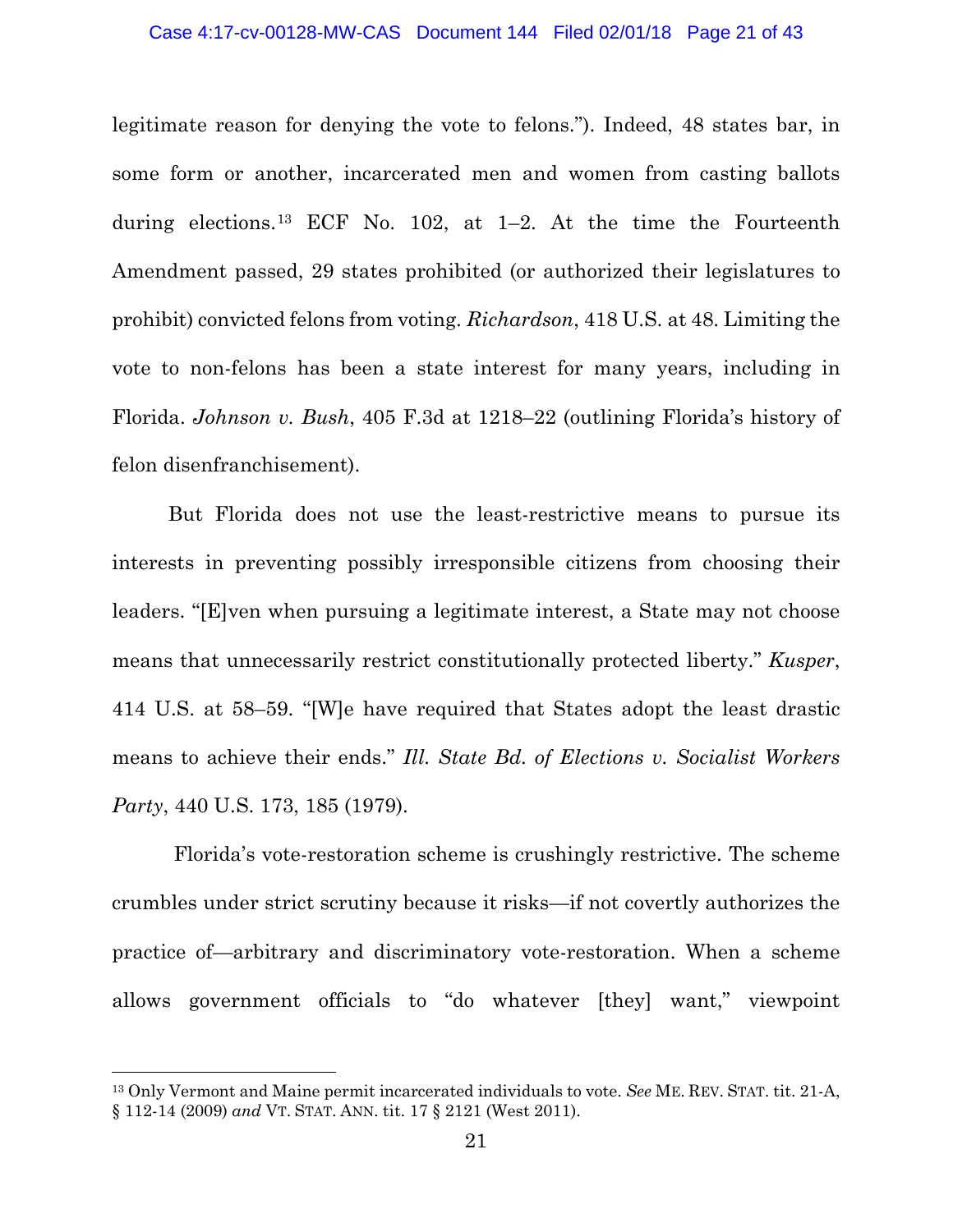discrimination can slip through the cracks of a seemingly impartial process. ECF No. 29, at ¶ 55. Such discrimination can lead to a denial of "the fruits of their association, to wit: [former felons'] political impact"—or widespread, insidious bias to benefit the Governor's political party. *Touchston*, 234 F.3d at 1154 (Tjoflat, J., dissenting). State officials' potential political, racial, or religious biases cannot poison the well of vote-restoration.

Viewpoint discrimination is deeply antithetical to the Constitution and our Nation's longstanding values. *Reed v. Town of Gilbert*, 135 S. Ct. 2218, 2230 (2015) ("Government discrimination among viewpoints—or the regulation of speech based on 'the specific motivating ideology or the opinion or perspective of the speaker'—is a 'more blatant' and 'egregious form of content discrimination.'") (quoting *Rosenberger v. Rector and Visitors of Univ. of Va.*, 515 U.S. 819, 829 (1995)); *see also Citizens United*, 558 U.S. at 340 (stating that First Amendment "restrictions based on the identity of the speaker are all too often simply a means to control content"). Moreover, even the *risk* of viewpoint discrimination runs afoul of the First Amendment. *Turner Broad. Sys. v. FCC*, 512 U.S. 622, 641 (1994) (stating that "[g]overnment action that stifles speech on account of its message . . . pose[s] the *inherent risk* that the Government seeks not to advance a legitimate regulatory goal, but to suppress unpopular ideas or information or manipulate the public debate through coercion rather than persuasion") (emphasis added); *see also Forsyth*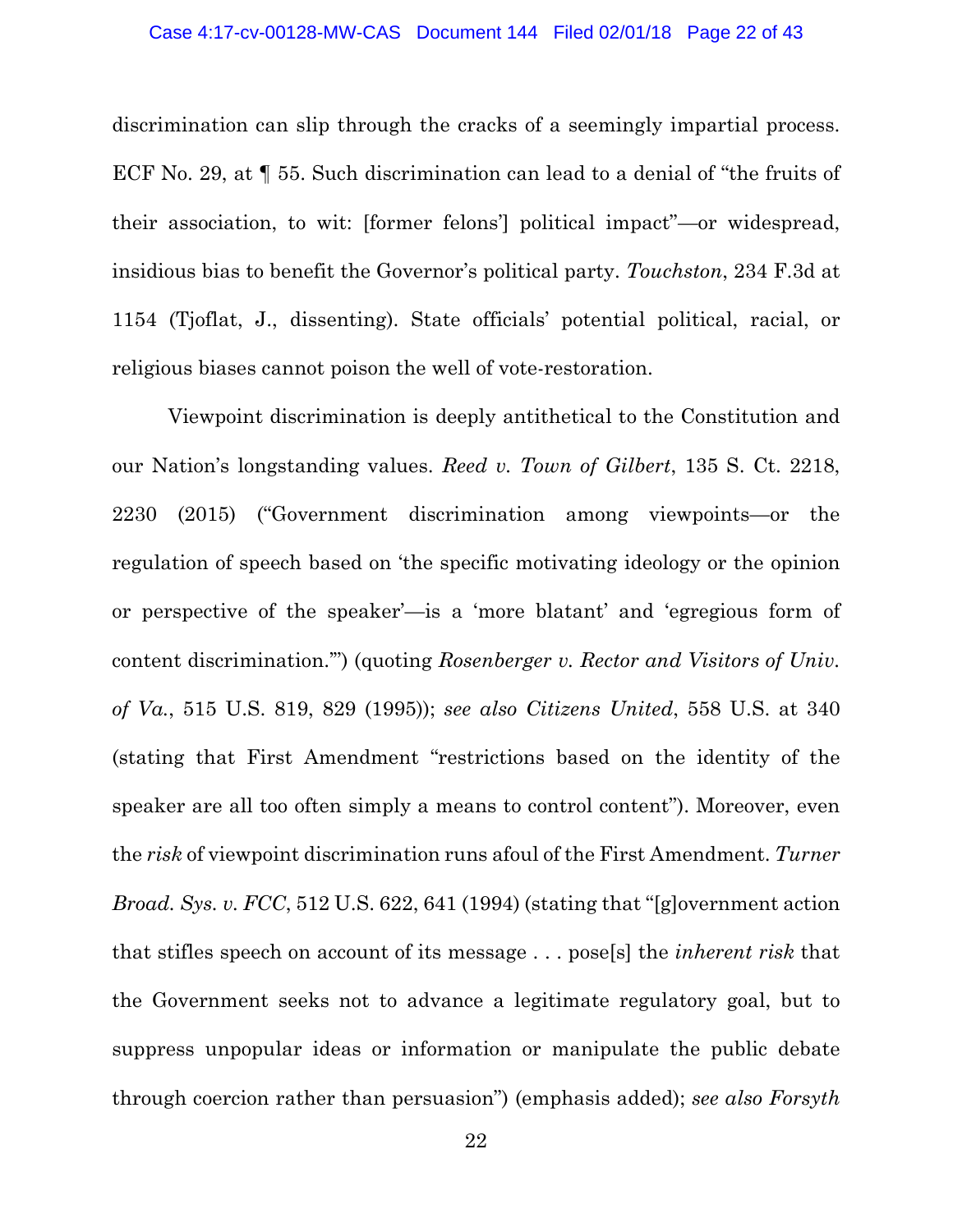*Cty*, 505 U.S. at 133 n.10 ("[T]he success of a facial challenge on the grounds that an ordinance delegates overly broad discretion to the decisionmaker rests not on whether the administrator has exercised his discretion in a contentbased manner, but whether there is anything in the ordinance preventing him from doing so.").

In Florida, the risk of viewpoint discrimination is distressingly real. Plaintiffs identify several instances of former felons who professed political views amenable to the Board's members who then received voting rights, while those who expressed contrary political views to the Board were denied those same rights. Applicants—as well as their character witnesses—have routinely invoked their conservative beliefs and values to their benefit. *See* ECF No. 102, at 27–28 (listing examples of former felons having their rights restored after invoking their political beliefs).

Similar disparities arise when applicants criticize the system. For example, a Navy veteran decried felon disenfranchisement before the Governor rejected his application because of traffic infractions. *Id*. at 28–29. But ten former felons—who did *not* speak out against felony disenfranchisement were re-enfranchised despite less-than-perfect traffic records. *Id*. at 31–32.

That's not all. Similar conduct can lead to different results in front of the Board. The Governor asked one former felon, Steven Warner, about an illegal vote he cast in 2010—before his voting rights were restored. ECF No. 29, at ¶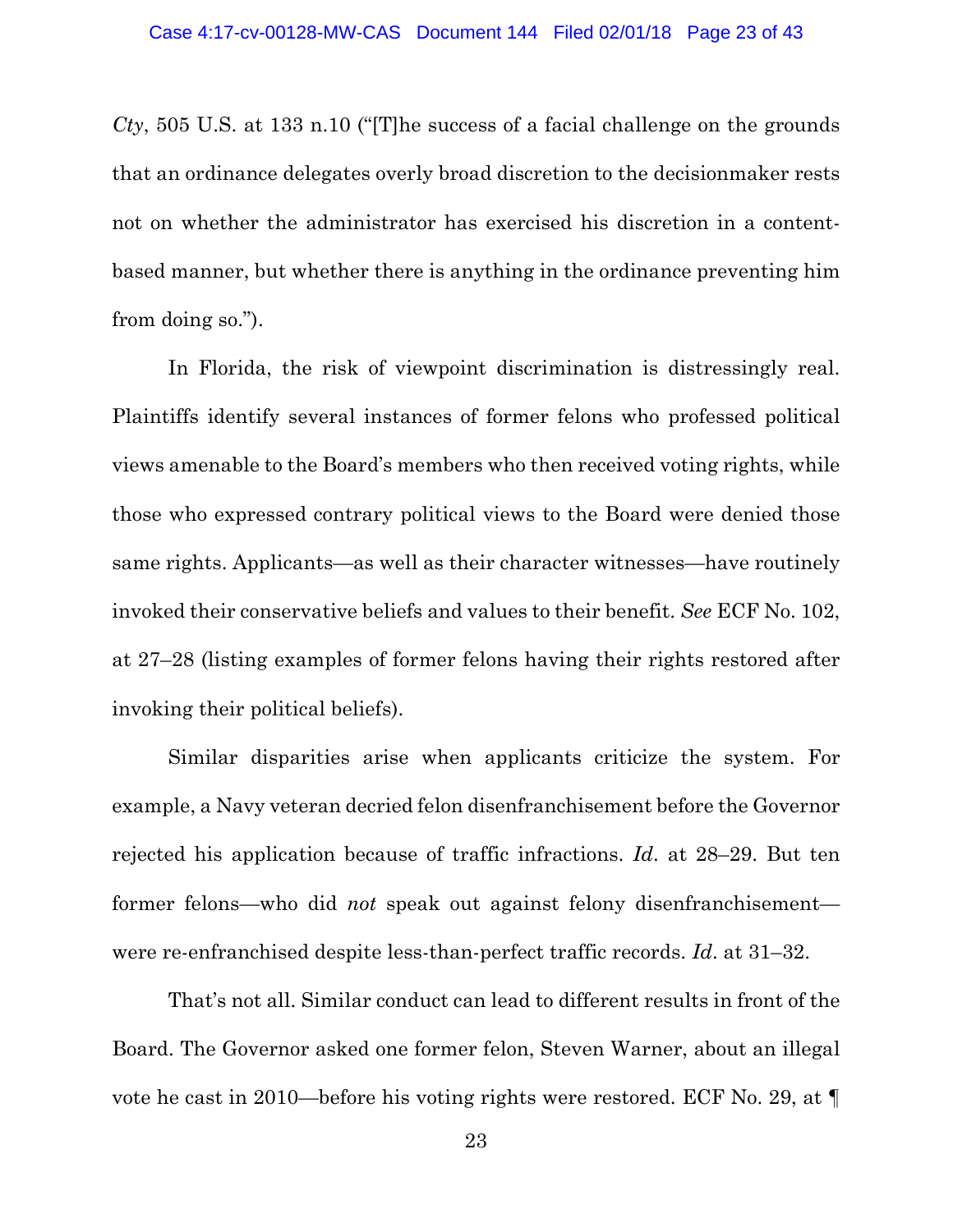65; ECF No. 101-159. "Actually, I voted for you," Warner responded. *Id*. The Governor restored Warner's voting rights. *Id*. But Plaintiffs identify five former felons who, at other points, were questioned about illegal ballots cast and then rejected on that basis. ECF No. 29, at ¶ 63. It is not lost on this Court that four of the five rejected applicants are African-American.[14](#page-23-0)

It is of no consequence to this Court that "Plaintiffs have not pled any claim or advanced any argument that Defendants have ever actually engaged in such invidious discrimination." ECF No. 137, at 12. It is exactly that "Board members *could* engage in [unconstitutional, viewpoint-based] discrimination," *id*., that is so troublesome. *See Forsyth Cty.*, 505 U.S. at 133 n.10.

The Governor has, by rule, "unfettered discretion to deny clemency at any time, *for any reason*." Fla. R. Exec. Clemency 4 (emphasis added). This language indicates—in the clearest terms English allows—that nothing prevents this one official from abusing broad discretion. What's more, Plaintiffs offer more than enough examples for this Court to infer that such discrimination is not some cockamamie idea Plaintiffs cooked up.

The Defendants claim that individualized review is a laudable feature of the vote-restoration scheme. *See, e.g.*, ECF Nos. 103, at 27 *and* 141, at 10.

l

<span id="page-23-0"></span><sup>14</sup> The Supreme Court, among other august institutions, has observed the strong correlation between race and voting. *E.g.*, *Cooper v. Harris*, 137 S.Ct. 1455, 1473 n.7 (2017) (explaining that "the sorting of voters on the grounds of their race remains suspect even if race is meant to function as a proxy for other (including political) characteristics.").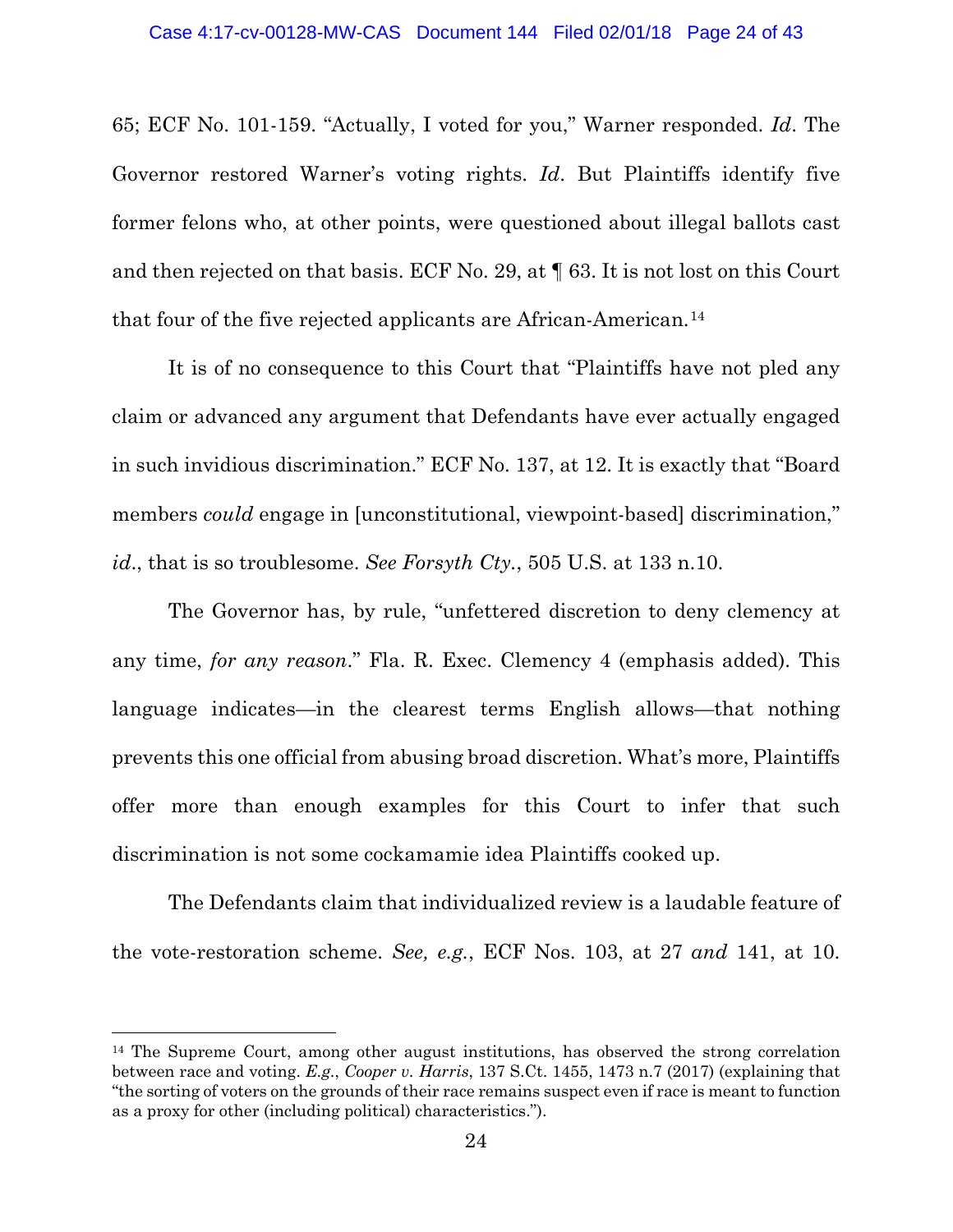#### Case 4:17-cv-00128-MW-CAS Document 144 Filed 02/01/18 Page 25 of 43

Individualized review would certainly be less restrictive than unfettered discretion if, at the end of the day, such review meant anything. But the final decision-maker is the Clemency Board, and the Governor has de facto veto authority over anyone's restoration. All the component parts of the voterestoration process that Defendants wave like shiny objects to distract from potential viewpoint discrimination—the investigations, case analyses, and hearings—mean nothing if the Governor *alone* has final authority to restore Plaintiffs' rights. *Bd. of Regents of State Colls. v. Roth*, 408 U.S. 564, 582 (1972) ("When a violation of First Amendment rights is alleged, the reasons for dismissal . . . must be examined to see if the reasons given are only a cloak for activity or attitudes protected by the Constitution.").

The Defendants' most compelling argument to support the voterestoration scheme is its classification as a form of executive clemency. This placement, Defendants argue, more or less immunizes the scheme from judicial review. ECF Nos. 103, at 14–16 *and* 141, at 9. It is, after all, well-settled that executive clemency *decisions*—including pardons—"are rarely, if ever, appropriate subjects for judicial review." *Ohio Adult Parole Auth. v. Woodard*, 523 U.S. 272, 275 (1998) (quoting *Conn. Bd. of Pardons v. Dumschat*, 452 U.S. 458, 464 (1985)). Here, however, this Court is not examining any specific decision of Florida's Clemency Board, but rather its structure and unfettered discretion in the re-enfranchisement context.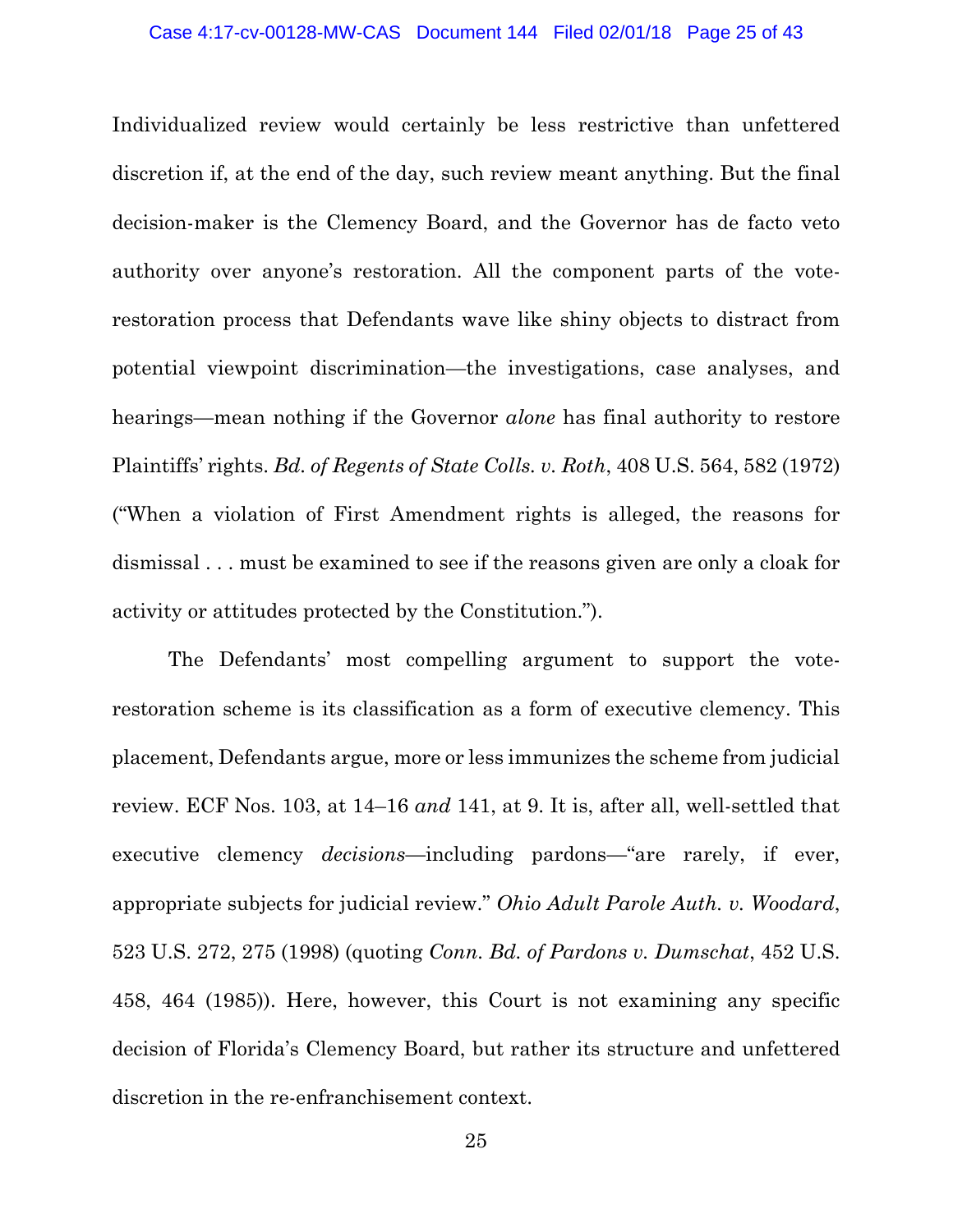#### Case 4:17-cv-00128-MW-CAS Document 144 Filed 02/01/18 Page 26 of 43

Even so, executive clemency is not immune from judicial review if it violates the Constitution. More than a century ago, the Supreme Court invalidated a pardon that President Wilson issued. *Burdick v. United States*, 236 U.S. 79, 95 (1915). The Court observed that while the Constitution provides the President a broad pardon power, individuals also have rights under the Fifth Amendment that cannot be violated. *Id*. at 93–94. A court's role should be "to preserve both [constitutional provisions],—to leave to each its proper place." *Id*. More recently, Chief Justice Burger echoed this reasoning, writing that executive officials may impose conditions on clemency decisions so long as "any condition . . . does not otherwise offend the Constitution." *Schick v. Reed*, 419 U.S. 256, 266 (1974). By extension, the clemency decision itself the object of any condition—must abide by the Constitution.

Justice O'Connor has warned that executive clemency powers are not unlimited. "[A]lthough it is true that 'pardon and commutation decisions have not traditionally been the business of courts,' . . . some *minimal* procedural safeguards apply to clemency proceedings. Judicial intervention might, for example, be warranted in the face of a scheme whereby a state official flipped a coin to determine whether to grant clemency, or in a case where the State arbitrarily denied a prisoner any access to its clemency process." *Woodard*, 523 U.S. at 289 (quoting *Dumschat*, 452 U.S. at 464) (O'Connor, J., concurring)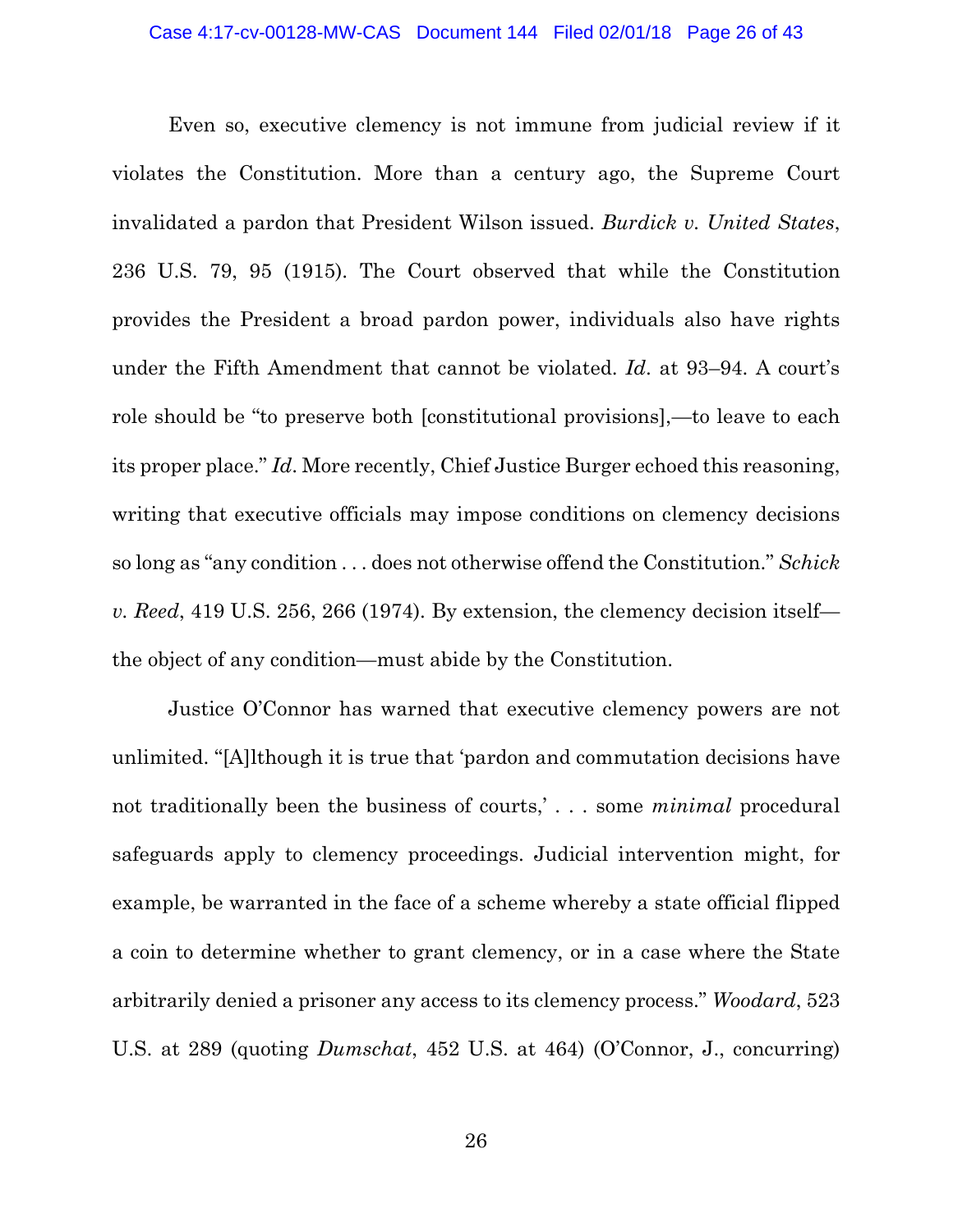(emphasis in original). Clemency decisions perhaps driven by unconstitutional factors—race, religion, gender, or viewpoint—are worse than flipping coins.

Executive clemency by its mere existence cannot serve as a legitimate, let alone compelling, state interest. No serious person would argue that an act of executive clemency that, for example, is motivated by race cannot run afoul of the Constitution simply because it is an act of executive clemency. This Court recognizes the novelty of a challenge to an executive clemency scheme. But "it is emphatically the province and duty of the judicial department to say what the law is." *Marbury v. Madison*, 5 U.S. (1 Cranch) 137, 177 (1803). And so, if a court finds unconstitutionality in an executive clemency scheme, its role is to strike the acts permitting the constitutional violation—not to declare its hands tied.

The unfettered discretion that the Clemency Board possesses over a former felon's re-enfranchisement violates the First Amendment. Accordingly, Plaintiffs' motion for summary judgment on Count One is **GRANTED** and Defendants' motion as it relates to Count One is **DENIED**.

# **D**

In Count Three,<sup>[15](#page-26-0)</sup> Plaintiffs argue that the Board's lack of clear time limits in processing and deciding clemency applications violates the First

<span id="page-26-0"></span><sup>15</sup> This Court addresses Plaintiffs' Count Two in Section III, *infra* at 32–37.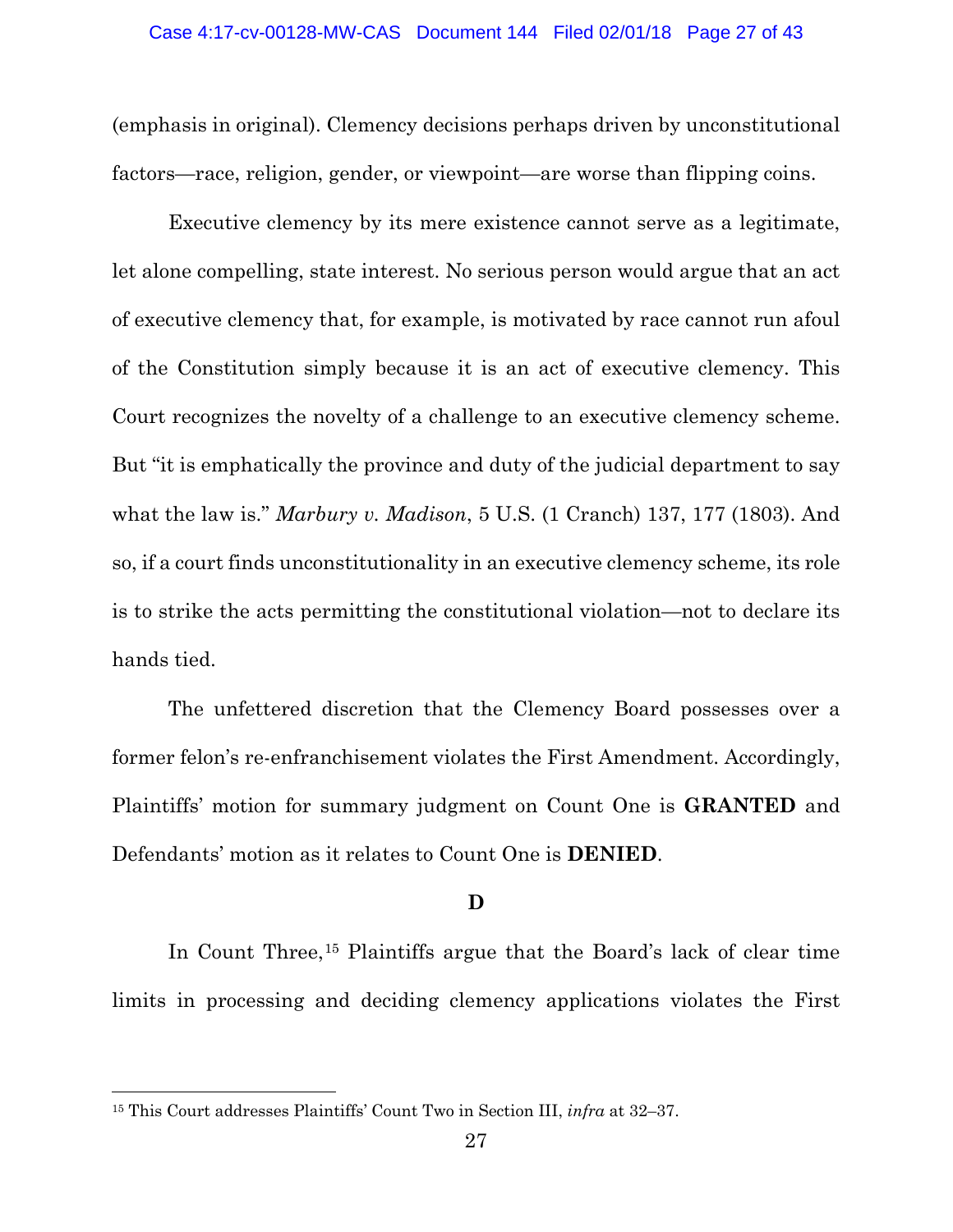Amendment. ECF No. 29, at  $\P$  102–12. Specifically, the absence of time limits "create[s] the risk of arbitrary delays and arbitrary continued disenfranchisement." *Id*. at ¶ 109. Defendants contend that the lack of time constraints "rationally advance[s] the State's valid interest 'in limiting the franchise to responsible voters.'" ECF No. 103, at 20 (quoting *Shepherd*, 575 F.2d at 1115). Determining who is a responsible voter cannot occur "without the passage of time." ECF No. 103, at 20.

No one disputes that government investigations and decision-making require *some* time. The concern is whether the absence of *any* time constraints, coupled with the "unfettered discretion" the Governor has "to deny clemency at any time, for any reason," can mask unconstitutional viewpoint discrimination. Fla. R. Exec. Clemency 4. Kicking the can down the road to get a better view of the applicant's remorse, lifestyle, or even to assuage a Board member's comfort level can disguise unconstitutional motives.

"A scheme that fails to set reasonable time limits on the decisionmaker creates the risk of indefinitely suppressing permissible speech." *FW/PBS, Inc. v. City of Dallas*, 493 U.S. 215, 227 (1990). This potential suppression includes the First Amendment right to free association and expression. Laws, regulations, and rules that "'make[] the peaceful enjoyment of freedoms which the Constitution guarantees contingent upon the uncontrolled will of an official—as by requiring a permit or license which may be granted or withheld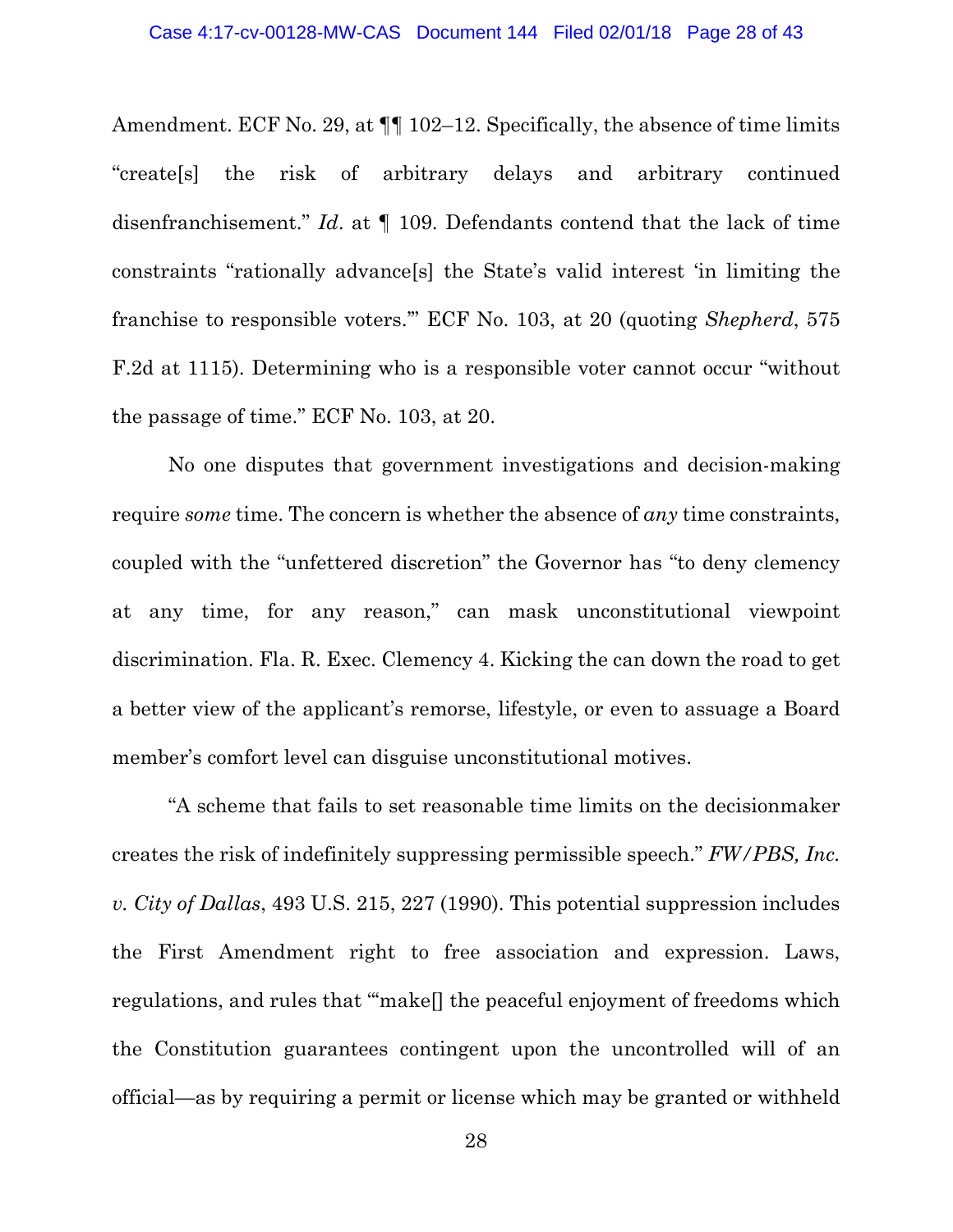in the discretion of such official—is an unconstitutional censorship . . . upon the enjoyment of those freedoms.'" *Shuttlesworth v. City of Birmingham*, 394 U.S. 147, 151 (1969) (quoting *Staub v. City of Baxley*, 355 U.S. 313, 322 (1958)). An official's "delay compels the speaker's silence." *Riley v. Nat'l Fed'n of the Blind of N.C., Inc., 487 U.S. 781, 802 (1988).*<sup>[16](#page-28-0)</sup>

Here, Plaintiffs' protected expressive and associational activities are at risk of viewpoint discrimination because the Board may defer restoration of rights for years—or forever. Defendants cannot—whether arbitrarily or motivated by political, racial, or religious bias—kick the can down the road for so long that they violate former felons' rights to free association and free expression without offending the Constitution.

Indefinite can-kicking is not some Floridian fairytale like a line-less Space Mountain. The Board regularly invokes some unknown future date as the appropriate time to revisit a restoration denial. This date must be no earlier than two years from the effective denial but is nonetheless unspecified

<span id="page-28-0"></span><sup>16</sup> The Eleventh Circuit has struck down multiple schemes as violations of the First Amendment because they lacked time constraints or contained toothless time limitations. *See United States v. Frandsen*, 212 F.3d 1231, 1240 (11th Cir. 2000) (holding that a regulation to issue permits "without unreasonable delay" violates the First Amendment "because it fails adequately to confine the time within which the decision maker must act"); *Lady J. Lingerie, Inc. v. City of Jacksonville*, 176 F.3d 1358, 1363 (11th Cir. 1999) (invaliding an ordinance that conferred zoning board "discretion to delay a decision indefinitely or to covertly deny applications for contentsensitive reasons"); *Redner v. Dean*, 29 F.3d 1495, 1500–01 (11th Cir. 1994) (finding a 45-day time period for official to grant or deny a license illusory because ordinance's language created "risk that expressive activity will be suppressed for indefinite time periods").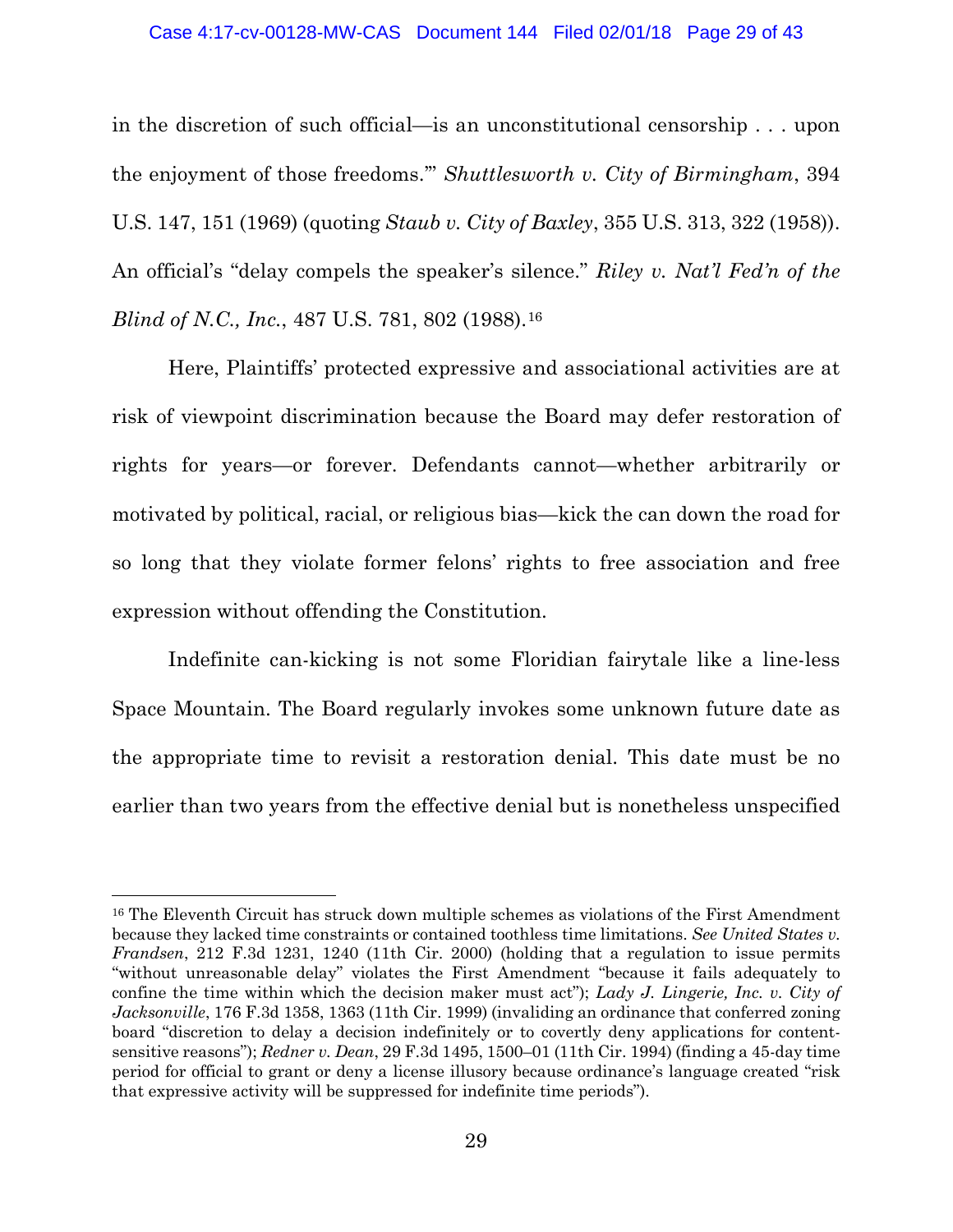at the time of denial. Fla. R. Exec. Clemency 14. Plaintiffs identify multiple instances when Governor Bush required "more time" before rights are restored. ECF No. 102, at 39 (listing Board members' statements). In recent years, Governor Scott has also required more time before reapplication, from four years to 11, and, in one particularly punitive example, 50 years for a 54 yearold man. *Id*. at 39–41 (listing Board members' statements).

Sometimes Board members defer specifying *any* restoration timeline. *See id*. (listing Board members' statements). For example, ten years after her release from incarceration and shortly after her pregnant daughter spoke on her behalf before the Board, Governor Scott informed Plaintiff Virginia Kay Atkins that he did not feel "comfortable" restoring her rights. *Id*. at 41; ECF No. 101-155. Leon Gillis III explained to the Board that he was released from prison in 1985 but was nonetheless denied restoration on June 6, 2011 based on his illegal voting during the intervening 26 years. He pressed the Governor on when he could reapply: "What else am I supposed to do if I'm doing everything I'm supposed to do . . . how long am I supposed to wait?" The Governor responded, "I could tell you that answer, but today I'm not, I don't feel comfortable doing it." ECF No. 101-140.

The lack of time limits in processing and deciding vote-restoration applications risks viewpoint discrimination and is therefore unconstitutional.

30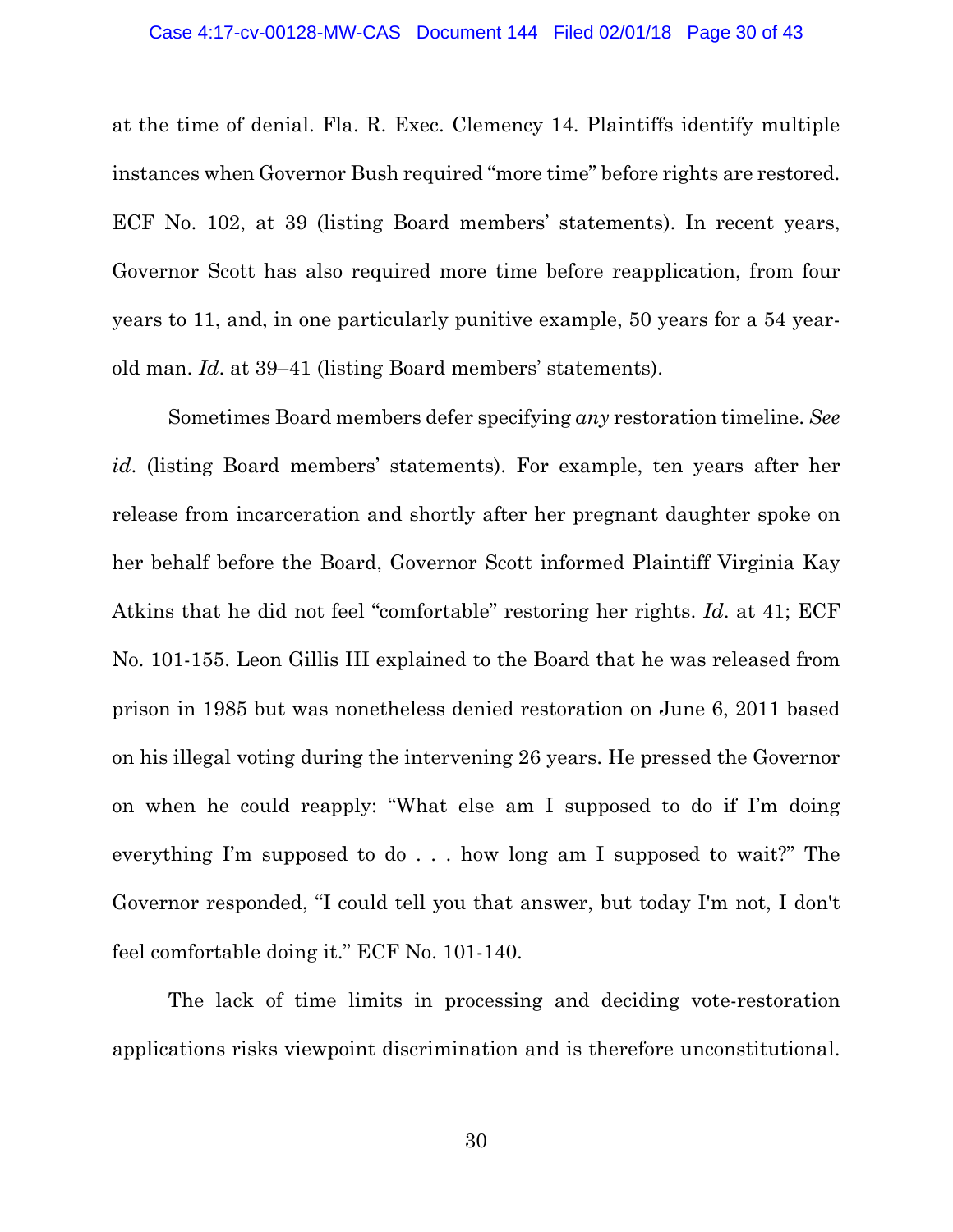# Case 4:17-cv-00128-MW-CAS Document 144 Filed 02/01/18 Page 31 of 43

Accordingly, Plaintiffs' motion for summary judgment on Count Three is **GRANTED** and Defendants' motion as it relates to Count Three is **DENIED**.

\* \* \*

This Court finds untenable Defendants' belief that all the cherished First Amendment rights, values, traditions, and protections from state intrusion laid out in Section II.B, *supra*, are negated by the squid-like tendrils of an asterisk next to former felons' names—the asterisk of disenfranchisement authorized by three words in the Fourteenth Amendment's Section Two that, if Defendants had their way, would exclude millions of American men and women from basic First Amendment protection.

Only one wedded to the rotten landscape of a hyper-formalist worldview would claim that when a state strips the fundamental right to vote from its incarcerated citizens, it also strips all rights intertwined with voting—the right to associate in a political party, the ultimate expression in a democratic society, and "the fruits of their association, to wit: their political impact." *Touchston*, 234 F.3d at 1154 (Tjoflat, J., dissenting). It is legal chicanery to argue an individual convicted of a crime loses her First Amendment associational and expressive interests in the political sphere simply because these rights relate to voting. "Encouraging citizens to vote is a legitimate, indeed essential, state objective; for the constitutional order must be preserved by a strong, participatory democratic process." *Cal. Democratic Party*, 530 U.S. at 587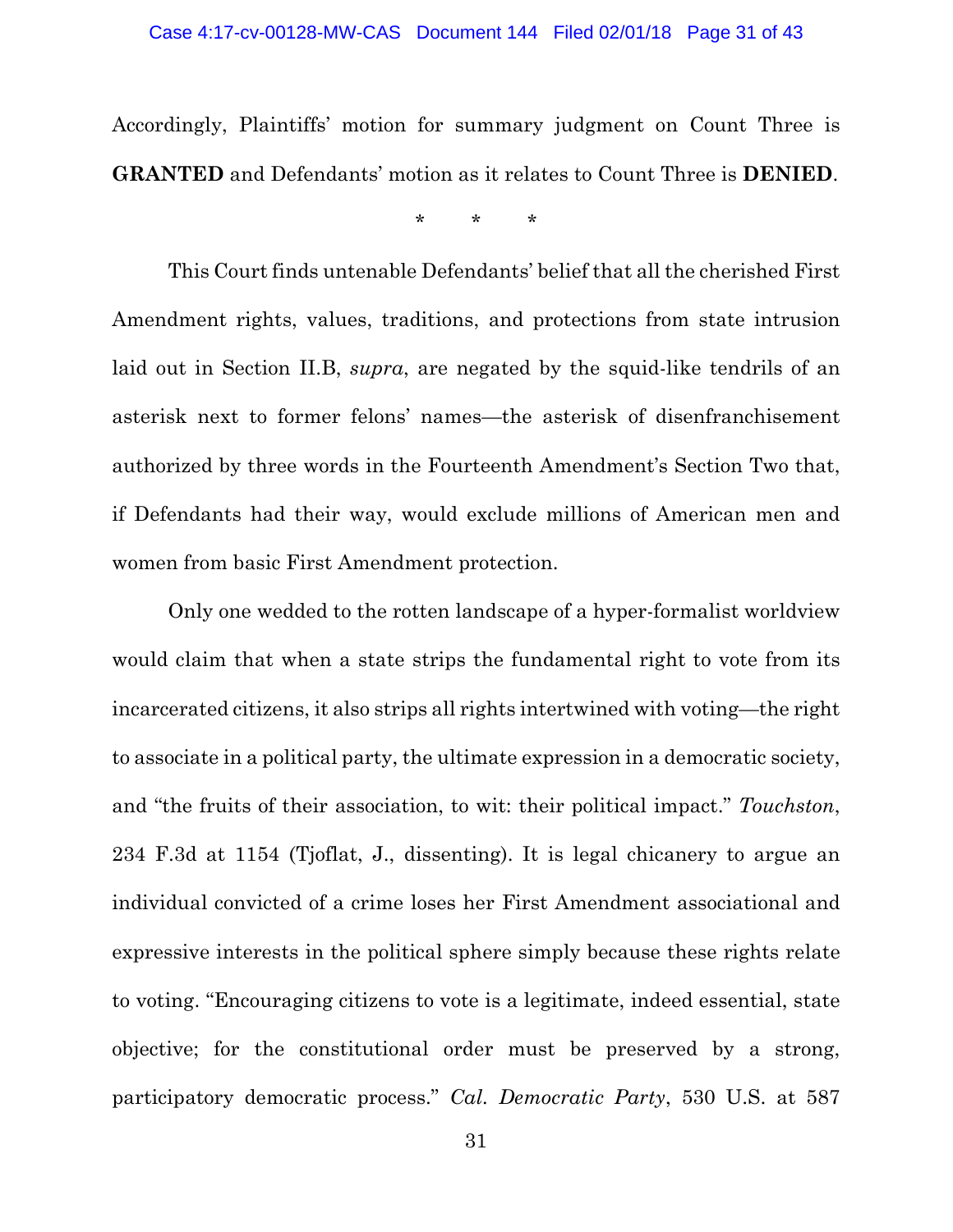(Kennedy, J., concurring). By downgrading *all* former felons into second-class citizens long after serving out their sentences, where escape is only possible through running through a maze of potential viewpoint discrimination, bias, and arbitrary conduct, Florida's scheme does just the opposite.

# **III**

Turning to Count Two, this Court finds that Florida's vote-restoration scheme permitting unfettered official discretion to restore voting rights also violates the Fourteenth Amendment's Equal Protection Clause.

Plaintiffs largely base their Equal Protection argument on *Bush v. Gore*. 531 U.S. 98 (2000). The Plaintiffs focus on the admonition that "[t]he right to vote is protected in more than the initial allocation of the franchise. . . . Having once granted the right to vote on equal terms, the State may not, by later arbitrary and disparate treatment, value one person's vote over that of another." *Id*. at 104–05.

States can disenfranchise felons. *Ramirez,* 418 U.S. at 54–55. *Bush v. Gore*, then, is not entirely apposite because felons have not been "granted the right to vote." 531 U.S. at 104. Rather, it is the *process of granting* that right that Plaintiffs challenge. And that process cannot be arbitrary. *Shepherd*, 575 F.2d at 1114 ("Nor can we believe that section 2 would permit a state to make a completely arbitrary distinction between groups of felons with respect to the right to vote."); *see also Harvey*, 605 F.3d at 1079 (stating that "a state could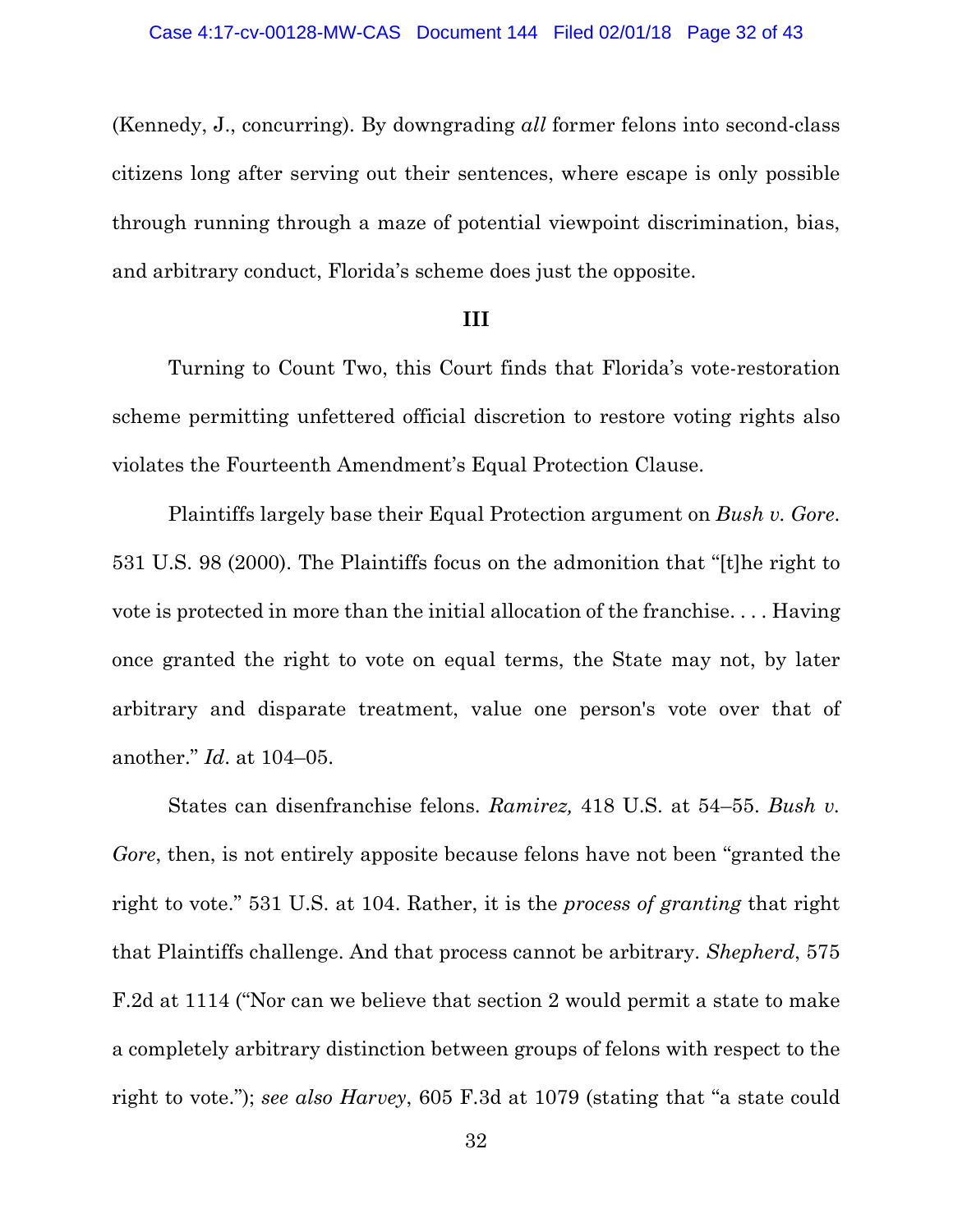#### Case 4:17-cv-00128-MW-CAS Document 144 Filed 02/01/18 Page 33 of 43

not choose to re-enfranchise voters of only one particular race" and a state cannot "re-enfranchise only those felons who are more than six-feet tall").

Defendants assert two cases foreclose Plaintiffs' equal protection claim. *Beacham v. Braterman*, 300 F. Supp. 182, 183 (S.D. Fla. 1969) *aff'd* 396 U.S. 12 (1969), *and Shepherd*, 575 F.2d 1110. But this Court finds neither case dispositive.

First, in *Beacham*, the Southern District of Florida rejected a former felon's challenge to Florida's discretionary re-enfranchisement scheme under the equal protection clause. *Beacham*, 300 F. Supp. at 183 ("[T]he discretionary exercise of the pardon power by the executive branch of Florida's government is being challenged"). A three-judge panel cursorily recited established principles about the broad scope of executive clemency and the separation of powers. *Id*. at 184. It declined to evaluate the facts or record present in Beacham's challenge to Florida's discretionary scheme. *Id.* ("The restoration of civil rights is . . . an act of executive clemency not subject to judicial control."). The panel ultimately explained that executive pardon power is "an act of grace" that "should not be subject to judicial intervention." *Id*.

The Supreme Court summarily affirmed. 396 U.S. 12. A "summary affirmance is an affirmance of the judgment only, [so] the rationale of the affirmance may not be gleaned solely from the opinion below." *Mandel v. Bradley*, 432 U.S. 173, 176 (1977). "Summary actions . . . should not be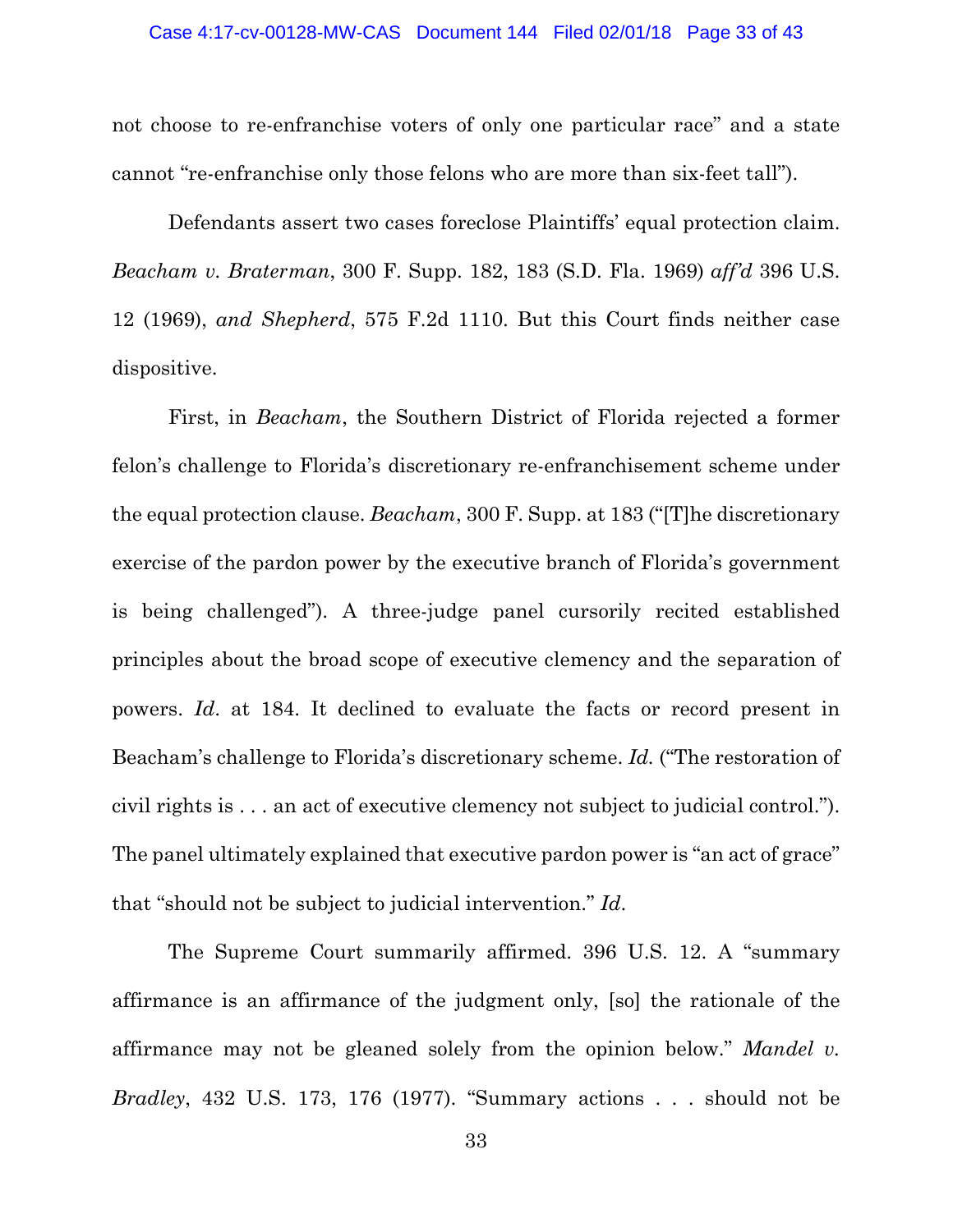#### Case 4:17-cv-00128-MW-CAS Document 144 Filed 02/01/18 Page 34 of 43

understood as breaking new ground but as applying principles established by prior decisions to the particular facts involved." *Id*. *Beacham*'s summary affirmance in 1969 did not break any new ground but applied those established principles deferring to executive clemency.

Unlike a fine wine, this summary affirmance has not aged well. More recently, Justice O'Connor, among others, has observed that executive clemency cannot operate outside the bounds of the Constitution. *Woodard*, 523 U.S. at 289; *see also supra* at 25–27. *Beacham*'s statement that once Florida has "conferred *unlimited* pardon power upon the executive branch of their government, the exercise of that power should not be subject to judicial intervention" carries no precedential value because it stands for the flawed presumption that an unconstitutional executive clemency structure is immune from judicial review. *Beacham*, 300 F. Supp. at 184 (emphasis added).

Second, Defendants correctly note that "section 2 of the fourteenth amendment blunts the full force of section 1's equal protection clause with respect to the voting rights of felons." *Shepherd*, 575 F.2d at 1114. States have "a realm of discretion in the . . . reenfranchisement of felons which the states do not possess with respect to limiting the franchise of other citizens." *Id*. But a re-enfranchisement scheme must "bear a rational relationship to the achieving of a legitimate state interest." *Id*. at 1115. Defendants rely on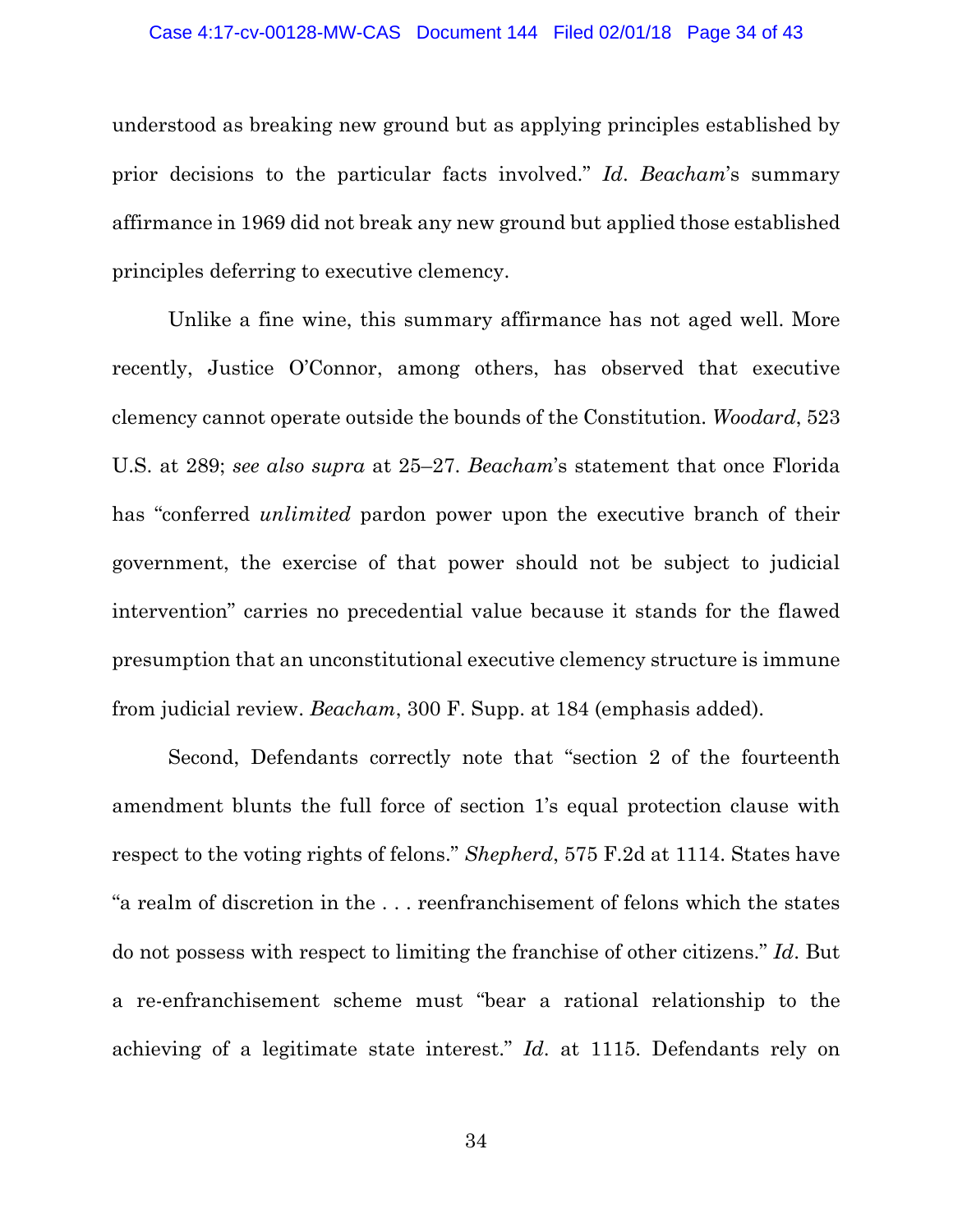### Case 4:17-cv-00128-MW-CAS Document 144 Filed 02/01/18 Page 35 of 43

*Shepherd*'s language to assert that Florida has an interest "in limiting the franchise to responsible voters." *Id*.

These cases do not save Florida's unconstitutional re-enfranchisement scheme. *Beacham* and *Shepherd* stand for different propositions. The former cautions courts to steer clear of executive clemency structures because they enable "act[s] of grace" that courts historically have avoided. *Beacham*, 300 F. Supp. at 184. The latter holds that states only have a "*realm* of discretion" in vote-restoration schemes. *Shepherd*, 575 F.2d at 1114 (emphasis added). But no realm is without boundary.

This Court adheres to the boundaries the Founding Fathers placed in the United States Constitution—not to ethereal concepts like "act[s] of grace." *Beacham*, 300 F. Supp. at 184. One firm boundary is the prohibition on states to deny citizens "equal protection of the laws." U.S. CONST. amend. XIV § 1.

This Court has already explained that executive clemency schemes are not immune from federal court review simply because they are executive clemency schemes.[17](#page-34-0) The Eleventh Circuit, as Defendants point out, has relied on Justice O'Connor's reasoning in *Woodard* to find that "[i]n order for a claim of alleged violations of . . . equal protection in a clemency proceeding to succeed, the violation must be grave, such as where 'a state official flipped a coin to

<span id="page-34-0"></span><sup>17</sup> *See supra* at 25–27.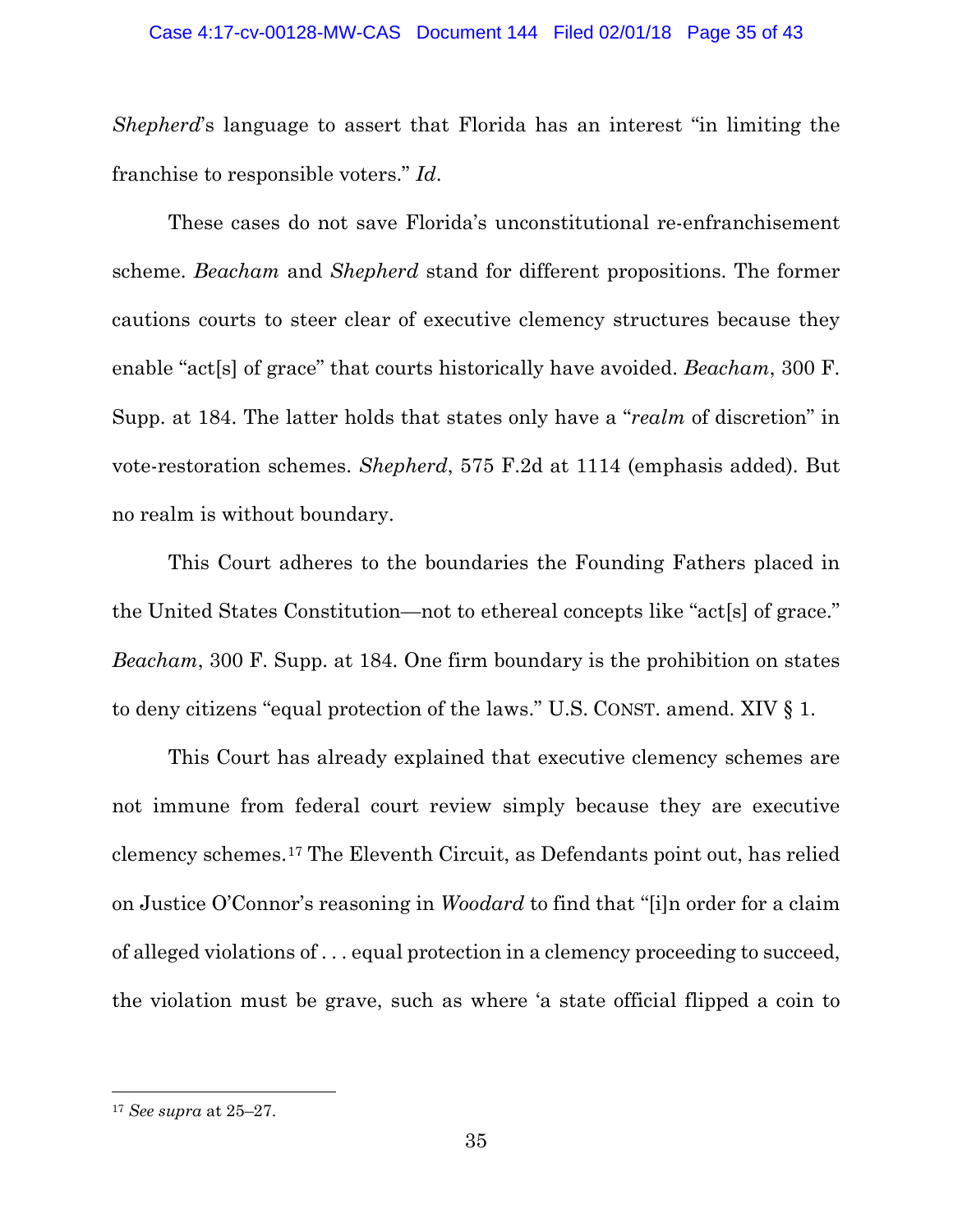#### Case 4:17-cv-00128-MW-CAS Document 144 Filed 02/01/18 Page 36 of 43

determine whether to grant clemency, or in a case where the State arbitrarily denied a prisoner any access to its clemency process.'" *Banks v. Sec'y, Fla. Dep't of Corr.*, 592 F. App'x 771, 773 (11th Cir. 2014) (quoting *Woodard*, 523 U.S. at 289 (O'Connor, J., concurring)). The violation in this case—the substantial risk of arbitrary and discriminatory vote-restoration based on an applicant's identity and perceived voting preferences from partisan government officials is worse than a coin flip.

Moreover, *Shepherd* binds this Court to excise schemes permitting "a state to make a completely arbitrary distinction between groups of felons with respect to the right to vote." 575 F.2d at 1114; *see also Hunter*, 471 U.S. at 233 ("[W]e are confident that § 2 [of the Fourteenth Amendment] was not designed to permit the purposeful racial discrimination  $\dots$  which otherwise violates § 1 of the Fourteenth Amendment."). Even though the Constitution authorizes states to disenfranchise felons, "these granted powers are always subject to the limitation that they may not be exercised in a way that violates other specific provisions of the Constitution." *Rhodes*, 393 U.S. at 29.

States can have a legitimate state interest in limiting the franchise to "responsible voters." *Shepherd*, 575 F.2d at 1115. Florida does this by disenfranchising felons during the entirety of their sentences and then requiring an additional waiting period of five or seven years before these citizens can seek restoration. What is *not* permissible is a scheme unmoored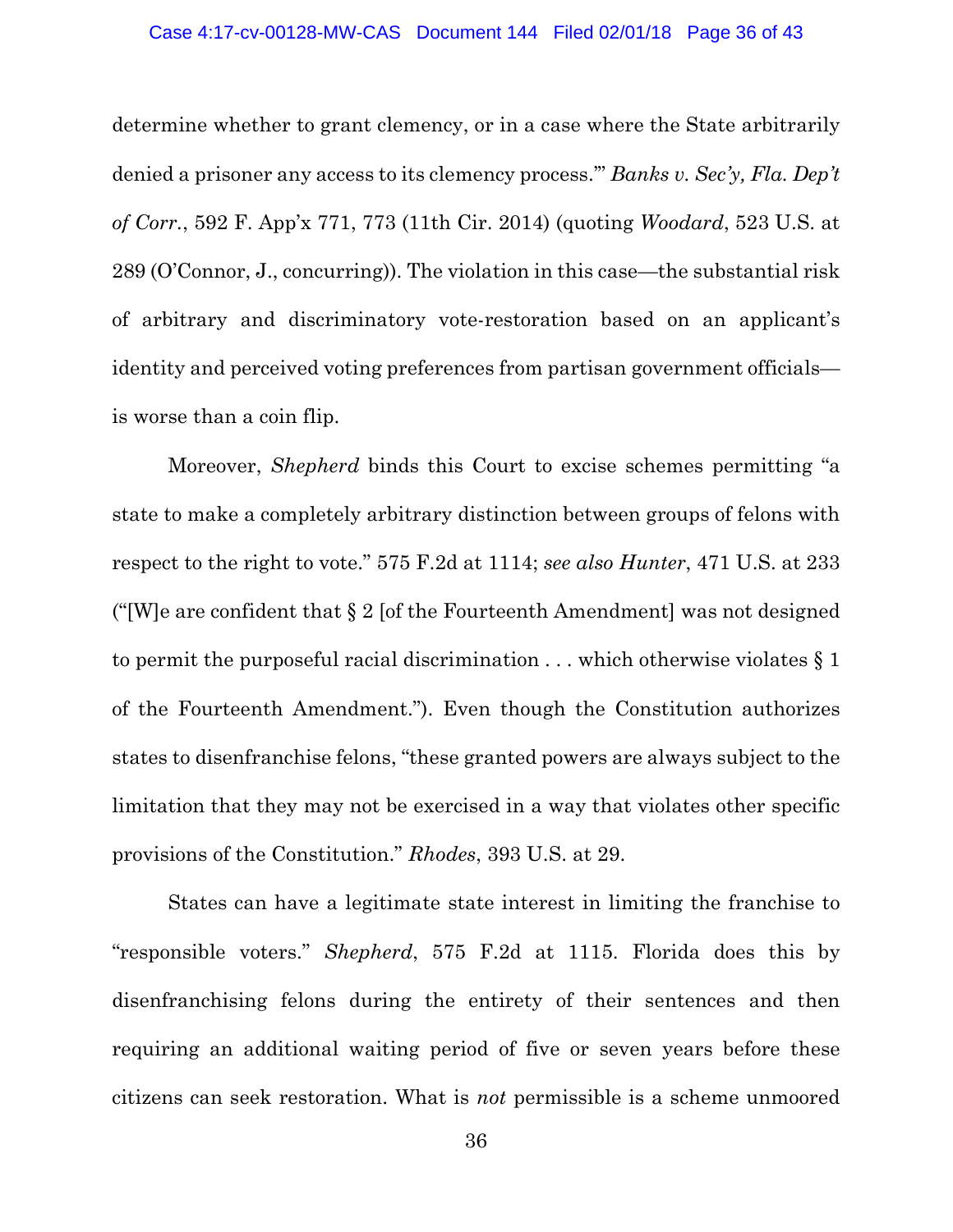#### Case 4:17-cv-00128-MW-CAS Document 144 Filed 02/01/18 Page 37 of 43

from any constraints, guidelines, or binding procedures that permit Florida officials to make "completely arbitrary distinction[s] between groups of felons"—or worse. *Id*. at 1114. Partisan officials' unfettered discretion cannot cull "responsible voters" to include only those voters that might benefit their political party. Such a scheme would, at best, be "arbitrary and disparate." *Bush v. Gore*, 531 U.S. at 104. At worst, the scheme would be discriminatory.

In short, Florida's scheme violates the Fourteenth Amendment. Plaintiffs' motion for summary judgment as to Count Two is **GRANTED**. Defendants' motion for summary judgment as to Count Two is **DENIED**.

#### **IV**

In Count Four, Plaintiffs challenge the five and seven-year waiting periods before felons can apply for re-enfranchisement. ECF No. 29, at ¶¶ 113– 20. Plaintiffs base their argument on the *Anderson-Burdick* balancing test that courts apply when examining state election regulations. This Court finds these waiting periods are reasonable restrictions under the Constitution.

When a regulation burdens the right to vote "the regulation must be 'narrowly drawn to advance a state interest of compelling importance.'" *Burdick*, 504 U.S. at 434 (quoting *Norman*, 502 U.S. at 289). On the other hand, if state election regulations "impose<sup>[]</sup> only 'reasonable, nondiscriminatory restrictions' upon the First and Fourteenth Amendment rights of voters, 'the State's important regulatory interests are generally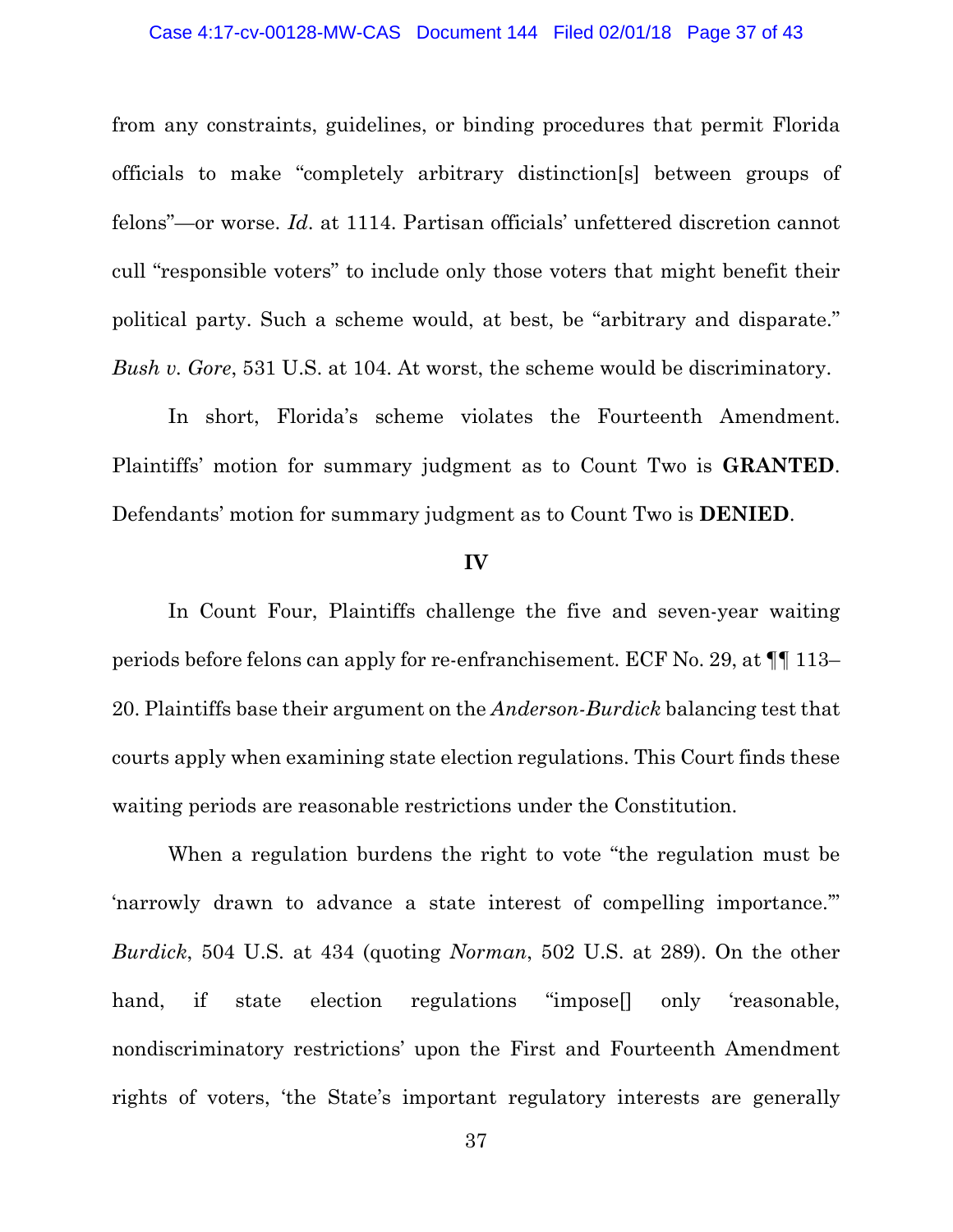#### Case 4:17-cv-00128-MW-CAS Document 144 Filed 02/01/18 Page 38 of 43

sufficient to justify' the restrictions." *Id*. (quoting *Anderson*, 460 U.S. at 788). "Lesser burdens . . . trigger less exacting review, and a State's 'important regulatory interests' will usually be enough to justify 'reasonable, nondiscriminatory restrictions.'" *Timmons v. Twin Cities Area New Party*, 520 U.S. 351, 358 (1997) (internal citations omitted).

Here, the state uniformly applies the waiting periods to all convicted felons. This application poses little risk of viewpoint discrimination—unlike the Board's unfettered discretion discussed in the preceding sections. Plaintiffs set forth no facts showing that these waiting periods infringe on their First and Fourteenth Amendment rights.

But this Court is concerned about the potential for the Board to pick and choose when to apply these waiting periods. Constitutional problems can arise if the Board bypasses these Rules in a way that violates other constitutional provisions—because of race, religion, gender, or viewpoint, for instance.

Plaintiffs identify one former felon who received re-enfranchisement without a hearing even though the Rules appeared to require a hearing. ECF No. 29, at ¶ 67. Though this felon waited more than the requisite time before applying for restoration, this Court would be remiss if it did not emphasize that rules are rules. Especially when the Board writes them.

The five and seven-year waiting periods do not violate the First and Fourteenth Amendments. Accordingly, Plaintiffs' motion for summary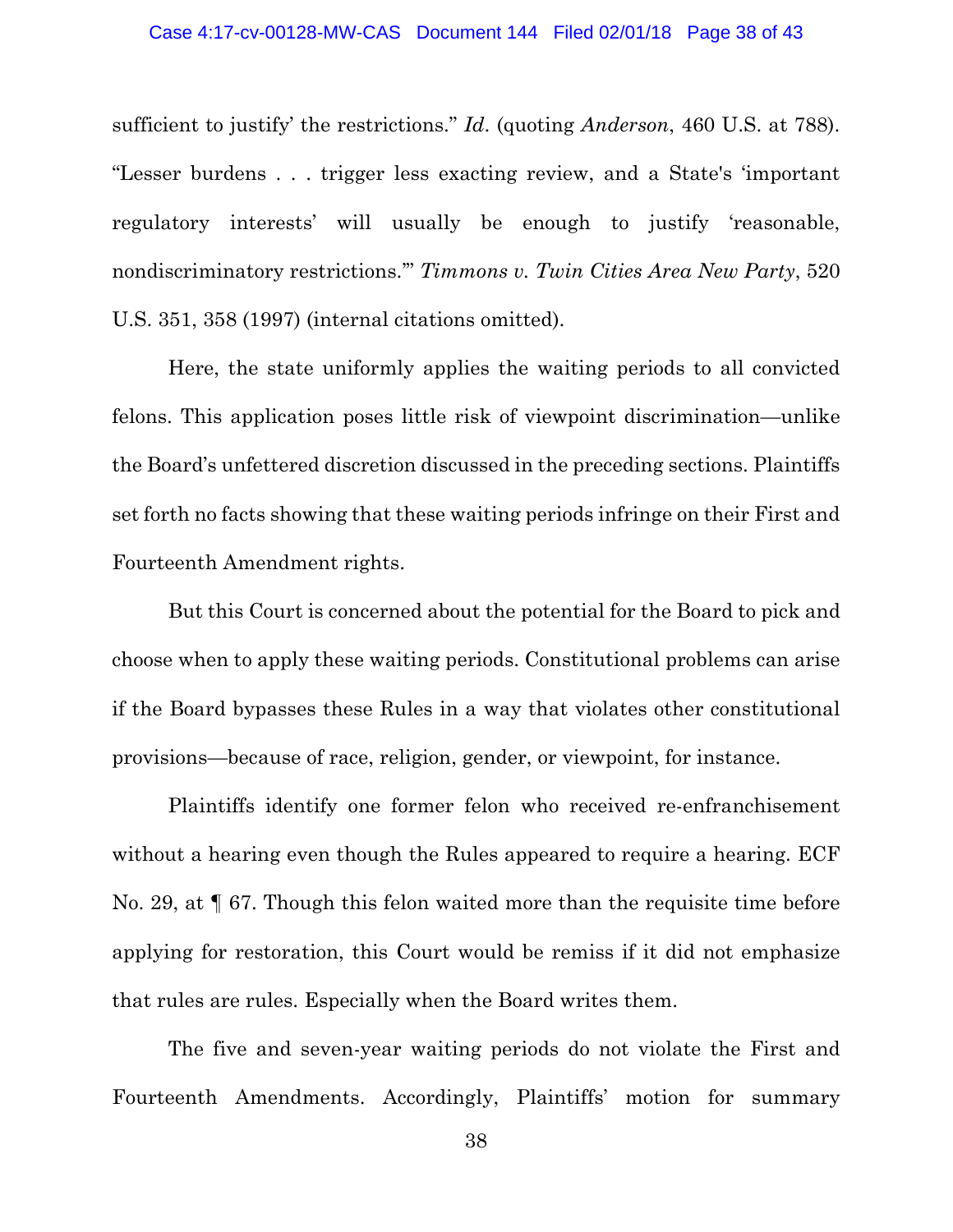judgment on Count Four is **DENIED** and Defendants' motion as it relates to Count Four is **GRANTED**.

### **V**

Florida's vote-restoration scheme providing government officials' with unfettered discretion and no meaningful time restraints on the exercise of that discretion violates the First and Fourteenth Amendments. Plaintiffs would also have this Court strike Florida's disenfranchisement statutes as unconstitutional. ECF No. 102, at 43. This Court cannot do so because states have an "affirmative sanction" in the Constitution to disenfranchise felons. *Ramirez*, 418 U.S. at 54. It is the Board's process to restore voting rights that this Court finds unconstitutional.

# **VI**

Having determined that Florida's vote-restoration scheme is unconstitutional, this Court must determine the appropriate relief. This Court could simply issue a judgment for declaratory relief. As for injunctive relief, this Court cannot issue an order that is tantamount to saying "act right." *See e.g.*, *Burton v. City of Belle Glade*, 178 F.3d 1175, 1201 (11th Cir. 1999) (stating that "[a] court is incapable of enforcing so broad and vague an injunction" when it amounts to instructing a party to obey the law); *see also* Fed. R. Civ. P. 65(d) (describing how injunctions must state the reasons for its issuance, its specific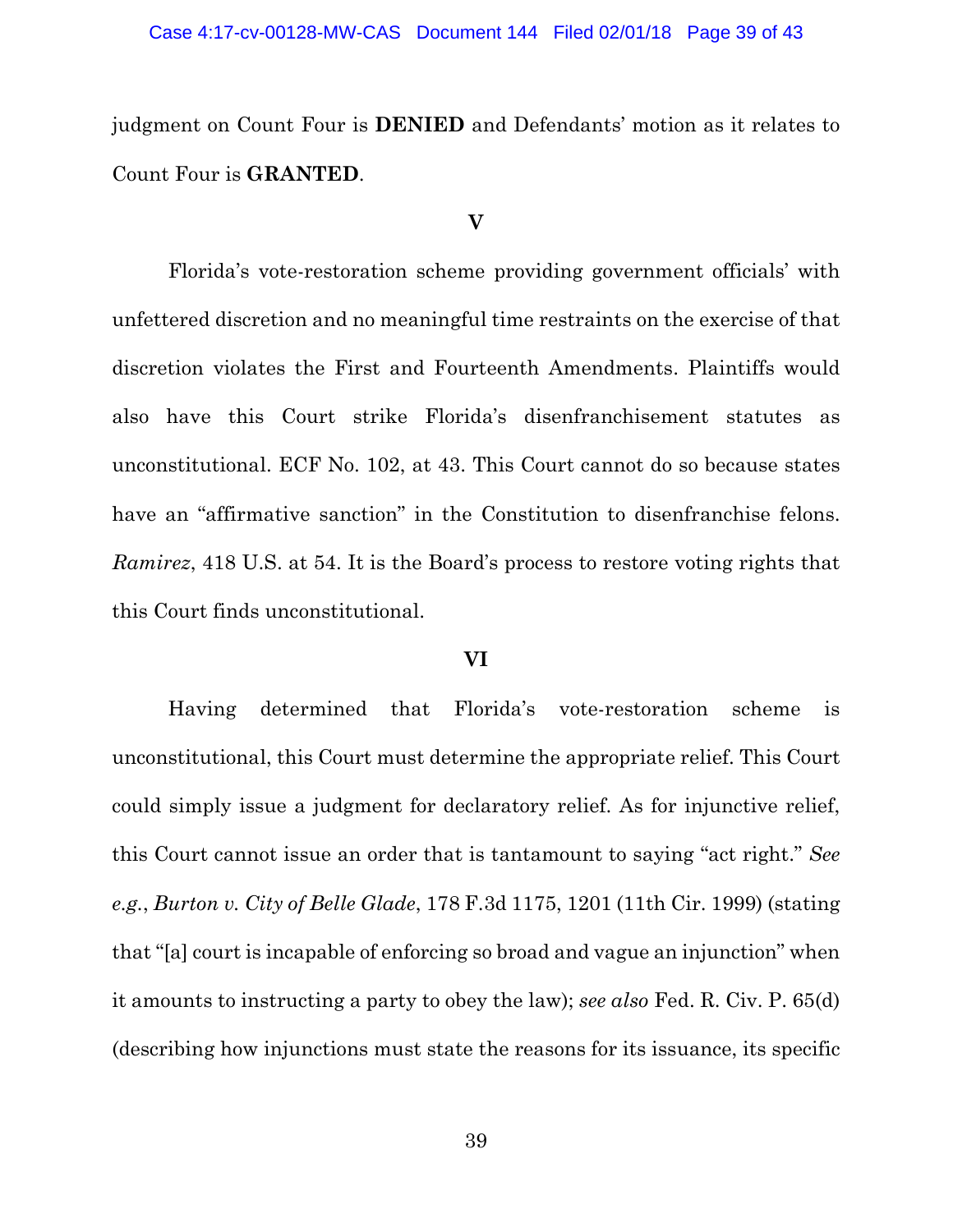#### Case 4:17-cv-00128-MW-CAS Document 144 Filed 02/01/18 Page 40 of 43

terms, and a reasonably detailed description of the act(s) restrained or required).

The parties have so far not adequately briefed this Court on remedies. Accordingly, the parties must submit additional briefing as to the contours of injunctive relief, if any, in light of this order by Monday, February, 12, 2018.[18](#page-39-0) This Court recognizes that Defendants will likely object to the substance of this order and additional remedies-related briefing will not constitute a waiver of any objections.

This Court does not lightly impose tight timelines on parties. But unique circumstances are at play in this challenge. The vote-restoration process is constitutionally infirm, but in so finding, this Court has effectively prevented otherwise eligible felons from seeking restoration under Florida's unconstitutional scheme.

Such a course of action runs counter to Florida's Constitution. The state constitution authorizes that the Governor "*may* . . . restore civil rights." FLA CONST. art. IV § 8(a) (emphasis added). The Florida Constitution does not start with the presumption that the Governor "may not" restore the right, which this order effectively (though temporarily) does. Rather, the Governor's power is permissive. *See Fla. Bar v. Trazenfeld*, 833 So.2d 734, 738 (Fla. 2002) ("The

<span id="page-39-0"></span><sup>&</sup>lt;sup>18</sup> Plaintiffs shall also submit proposed language for the declaratory judgment in light of this order.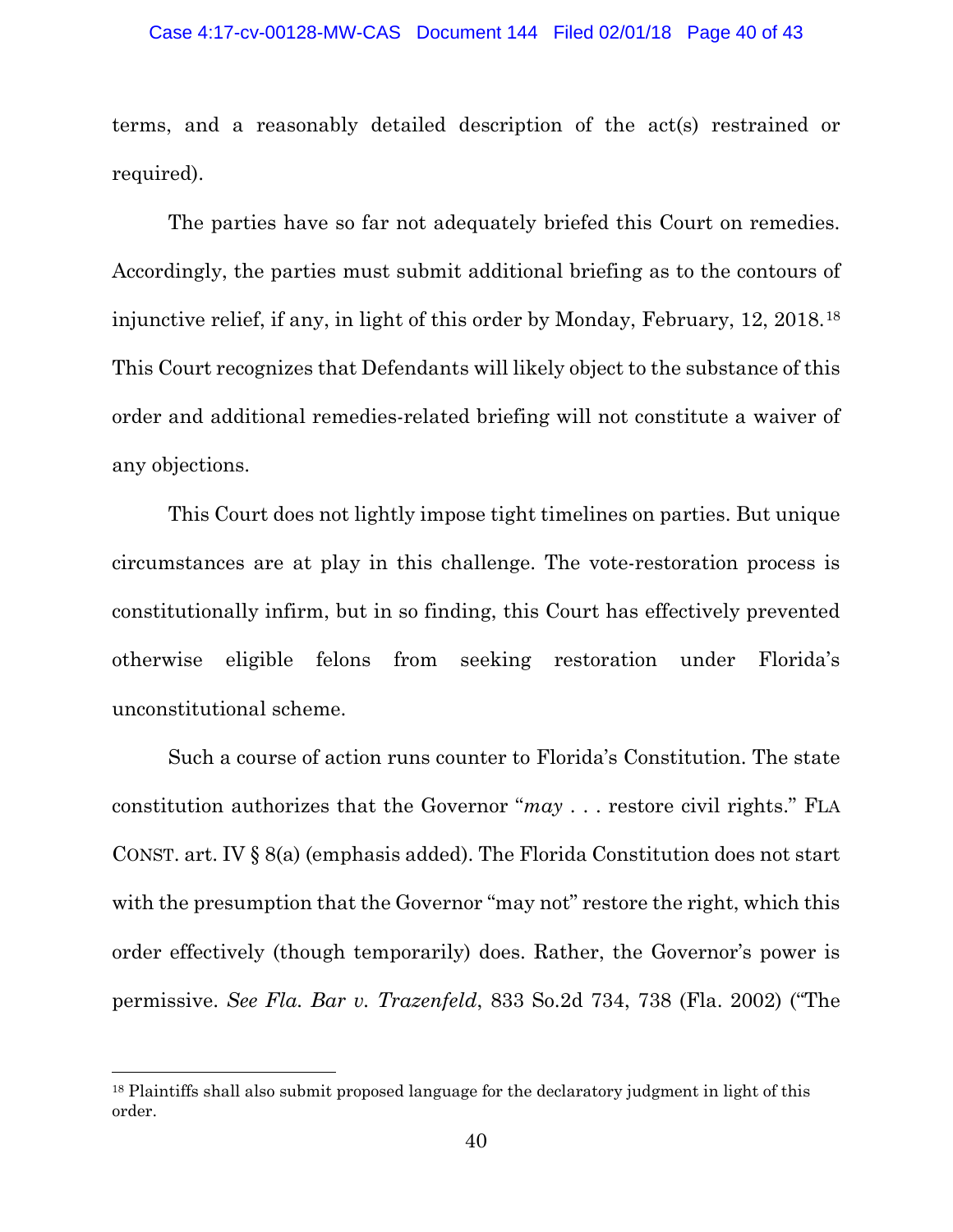#### Case 4:17-cv-00128-MW-CAS Document 144 Filed 02/01/18 Page 41 of 43

word 'may' when given its ordinary meaning denotes a permissive term rather than the mandatory connotation of the word 'shall.'"). Moreover, Florida's Constitution also expressly bars felons from voting "*until* restoration of civil rights." FLA. CONST. art. VI § 4(a) (emphasis added). The Florida Constitution presumes a restoration process exists. And the state has advanced that express presumption by having in place a restoration scheme for decades. This Court will not prevent—even briefly—the express preferences of Florida's Constitution without giving the parties an opportunity to address the appropriate remedy.

#### **VII**

This Court is not blind to nationwide trends in which the spigot to access the United States' most "precious" and "fundamental" right, the right to vote, depends on who controls the levers of power. *Harper*, 383 U.S. at 670. That spigot is turned on or off depending on whether politicians perceive they will benefit from the expansion or contraction of the electorate. In Florida, more than 154,000 citizens had their voting rights restored during the last gubernatorial administration's four years. Since 2011, a period of seven years, that figure has plummeted—less than 3,000 people have received restoration. The context of these numbers is not lost on this Court. More than *one-tenth* of Florida's voting population—nearly 1.7 million as of 2016—cannot vote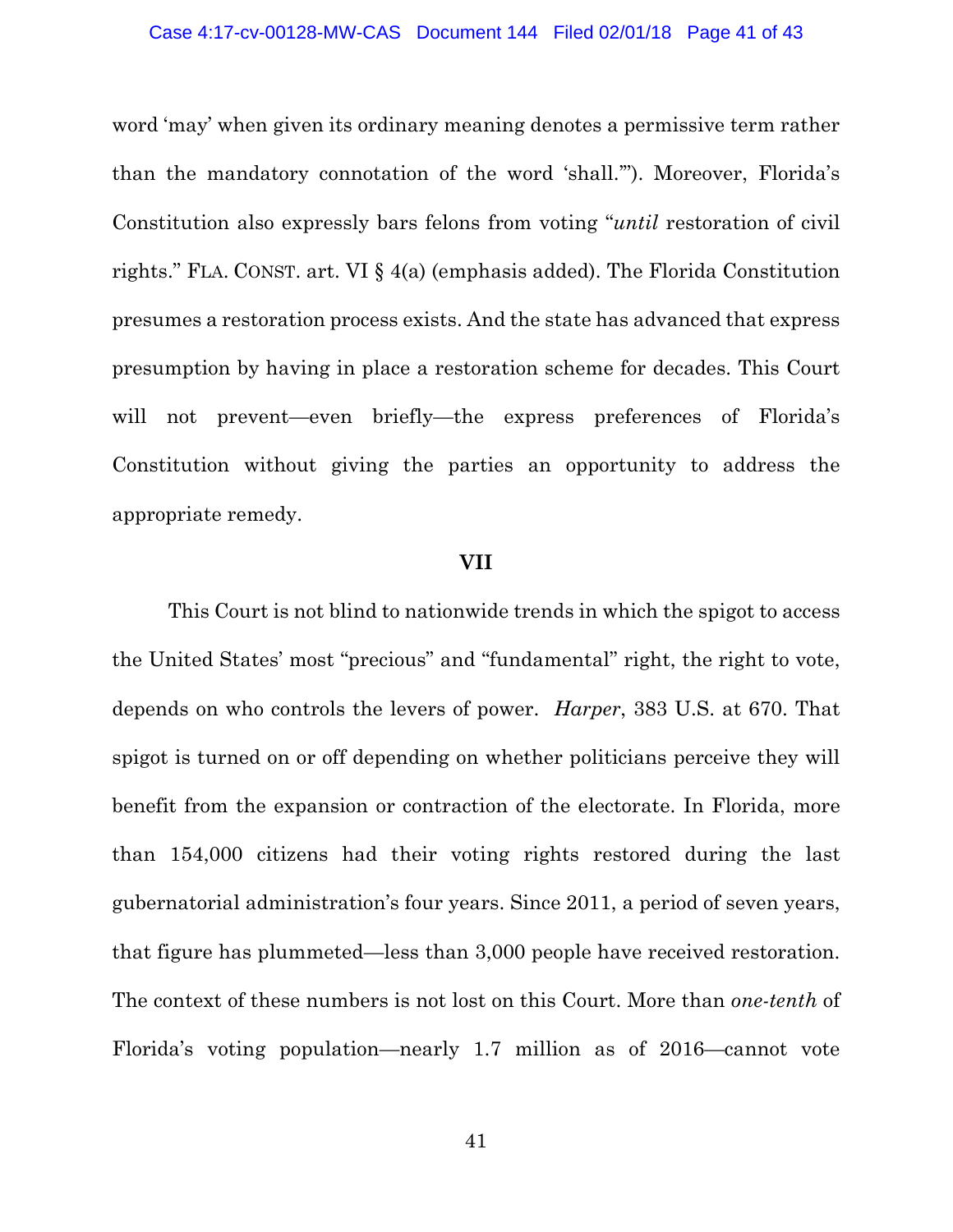because they have been decimated from the body politic.[19](#page-41-0) More than one in five of Florida's African American voting-age population cannot vote.[20](#page-41-1)

If any one of these citizens wishes to earn back their fundamental right to vote, they must plod through a gauntlet of constitutionally infirm hurdles. No more. When the risk of state-sanctioned viewpoint discrimination skulks near the franchise, it is the province and duty of this Court to excise such potential bias from infecting the clemency process.

Accordingly,

l

# **IT IS ORDERED**:

1. Plaintiffs' motion for summary judgment as to Counts One, Two, and Three is **GRANTED**. Defendants' motion for summary judgment as to Counts One, Two, and Three is **DENIED**. Plaintiffs' motion for summary judgment as to Count Four is **DENIED**. Defendants' motion for summary judgment as to Count Four is **GRANTED**.

<span id="page-41-0"></span><sup>19</sup> Decimation is a more than apt word. The word refers to the rather outmoded practice of "select[ing] by lot and put[ting] to death one in every ten of (a group of soldiers guilty of mutiny or other crime): a practice in the ancient Roman army, sometimes followed in later times." *Decimation*, OXFORD ENGLISH DICTIONARY, Vol. 1, 95 (compact ed. 1971). More than one in ten Florida voters are put to civil death through disenfranchisement—with little hope of resuscitation under the unfettered discretion vote-restoration scheme. *See* The Sentencing Project, *6 Million Lost Voters: State-Level Estimates of Felony Disenfranchisement, 2016*, at 15 (October 2016), *available at* https://www.sentencingproject.org/wp-content/uploads/2016/10/6-Million-Lost-Voters.pdf.

<span id="page-41-1"></span><sup>20</sup> Data gathered from The Sentencing Project, *6 Million Lost Voters: State-Level Estimates of Felony Disenfranchisement, 2016*, at 15–16 (October 2016), *available at* https://www.sentencingproject.org/wp-content/uploads/2016/10/6-Million-Lost-Voters.pdf.